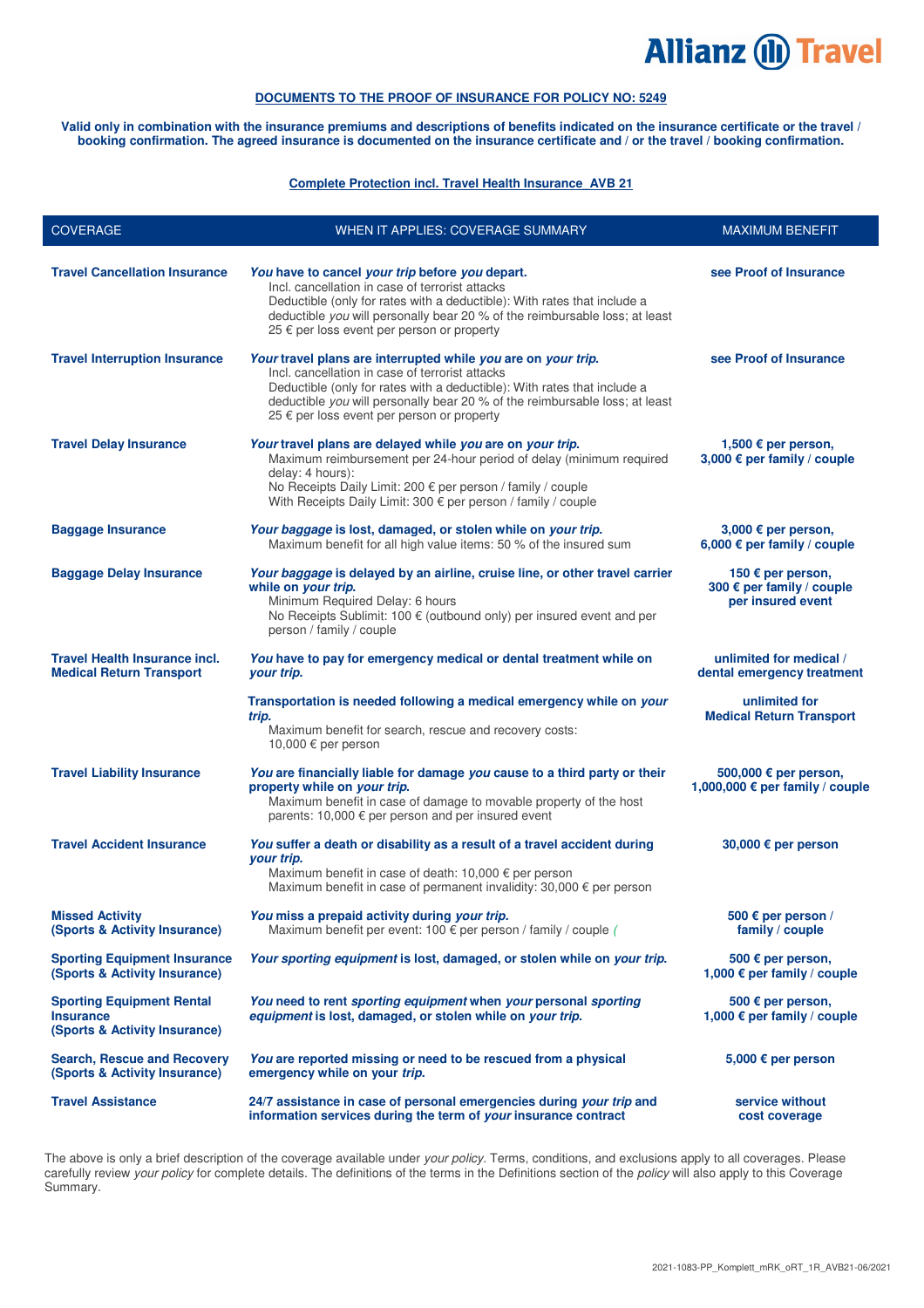#### **Important Notices and Definitions**

- **Insurer:** We, AWP P&C S.A., Branch Office Germany are your insurer. Our main business activity is the insurance of goods and services, including travel insurance.
- **Mode of travel:** valid for all modes of travel including business travel
- **Area of application:** Europe (incl. Russian Federation, Mediterranean coastal states, the Canary Islands, the Azores, and Madeira) or world excl. USA / Canada (yet, on outward and return journeys with transfer connections, this includes a maximum of one overnight stay in USA / Canada) or world incl. USA / Canada
- **Insured duration of travel**: see insurance certificate / travel confirmation / booking confirmation. The insurance policies are valid for the duration of the trip (from commencement of the trip to the time of return); a maximum of 56 days is possible.
- **Insurance premium for one person:** each valid for one person
- **Insurance premium for families / couples:** Valid for up to two adults (irrespective of the family relationship and common place of residence) and children up to their 21st birthday. Any number of own children can be insured. Otherwise a maximum of six children may be insured. All insured persons must be listed by name.
- **Notes on the conclusion of insurance:** All travel cover containing travel cancellation insurance, should be purchased at the time of booking the travel. Travel cover may be subsequently arranged up to 30 days prior to commencement of travel. If there are 29 days or less between booking and commencement of travel you must purchase the cover immediately, but no later than within the next three days. The insurance is only valid for the booked travel as described in the travel confirmation. The insurance cover for the Travel Cancellation Insurance commences upon conclusion of the insurance. For the other insurance lines, the insurance cover begins at the time of commencement of the insured travel, and ends at the agreed point in time. The insurance cover will end at the very latest with the completion of the insured travel. In the following case, the insurance cover will be extended beyond the agreed point in time: if you have insured the entire planned trip, and the end of the trip is delayed for reasons outside of your control.
- **PLEASE NOTE: If the insured event occurs, we will only be obliged to provide indemnity if the premium has been paid, or if you, as the policyholder, are not at fault for the non-payment of the premium. You are required to prove this to us.**
- To make your documents easier to read, we use the masculine form when referring to people. We always mean all genders.

## **OUR PROMISE TO YOU**

#### **Questions about your insurance benefits**

Our Service Team is ready to provide you with the information you need: Mon. – Fri. 8:30 am – 7:00 pm, Sat. 9:00 am – 2:00 pm

**Telephone: +49.89.6 24 24-460 Fax: +49.89.6 24 24-244 Email: service-reise@allianz.com** 

#### **Cancellation advice**

**Cancellation advice** is included in your insurance policy. Should you become ill, experienced medical personnel will advise you whether you need to cancel immediately, or whether you can still wait and see. We will assume the risk of any higher cancellation costs incurred.

#### **Telephone: +49.89.6 24 24-245 Email: medizin@allianz.com**

#### **Assistance in an emergency**

**In the case of an emergency**, we are there to assist you. Our **24-hour Emergency Service** will provide you with fast, expert assistance around the clock, anywhere in the world!

#### **Please have the following information ready:**

- the exact address and telephone number of your current whereabouts
- the names of the persons with whom you are in contact (e.g. your doctor, the hospital, the police)
- an exact description of the situation
- all other necessary information (e.g. start and / or end of travel, the tour operator and the insurance certificate number)

#### **Telephone: +49.89.6 24 24-245 Email: notfall-reise@allianz.com**

#### **Registering a claim**

Quite simply and quickly online at **www.allianz-reiseversicherung.de/versicherungsfall** or via letter to AWP P&C S.A., Schadenabteilung, Bahnhofstraße 16, D – 85609 Aschheim (near Munich)

#### **Quick answers via chat bot**

Our chat bot can also help you with many concerns and questions. You can reach it around the clock at **www.allianz-reiseversicherung.de**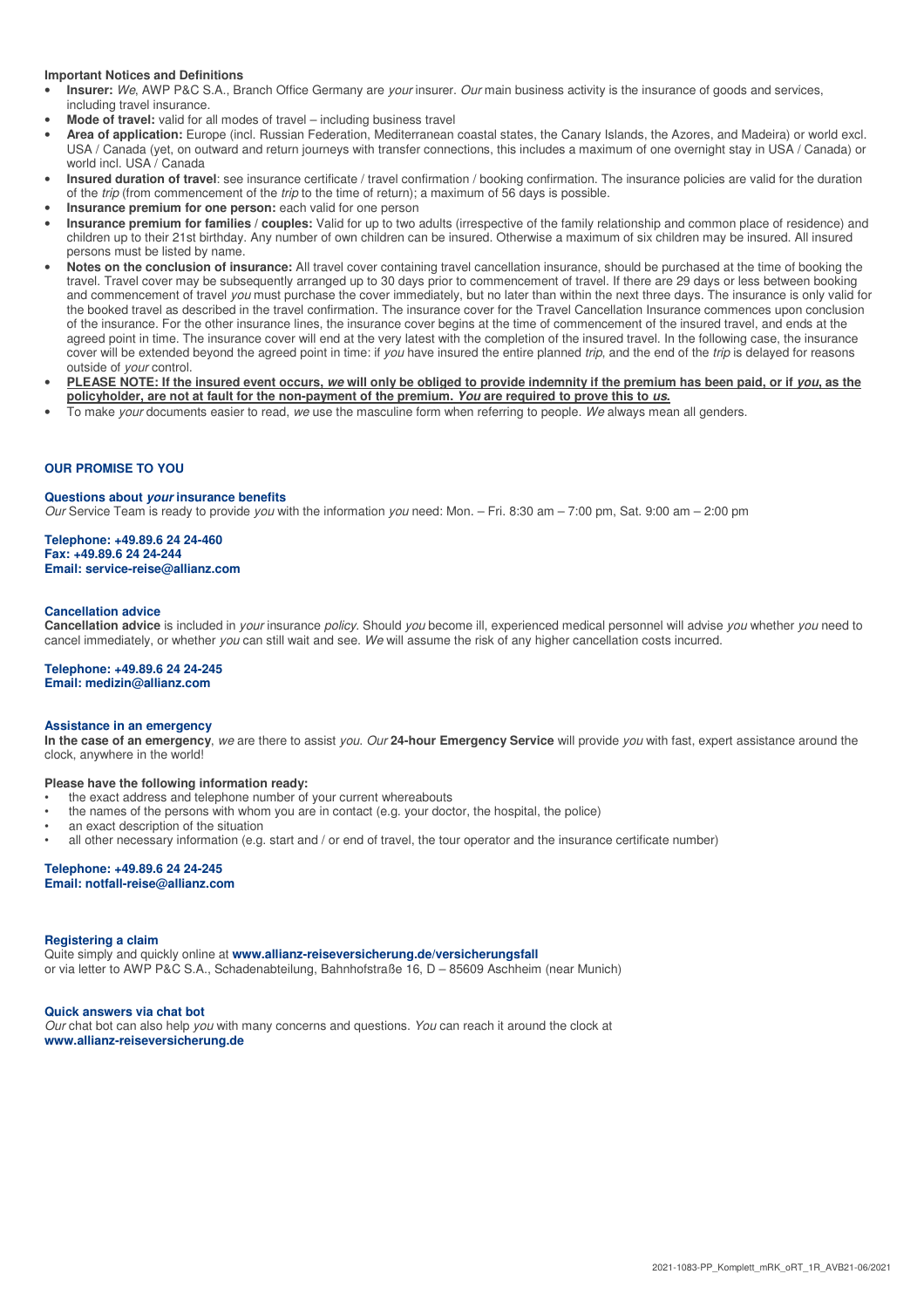## **COMPLAINTS, APPLICABLE LAW, CONTRACTUAL LANGUAGE, AND WITHDRAWAL**

#### **How you can lodge a complaint**

It is our aim to offer you first-class services. Engaging with your concerns is equally important to us. If, at any time, you are not completely satisfied with *our* products or *our* service, please do not hesitate to inform us.

You can use any means of communication to inform us of your complaints concerning contractual or claims-related issues:

by telephone: +49.89.6 24 24-460 by email: beschwerde-reise@allianz.com

by letter addressed to AWP P&C S.A., Beschwerdemanagement, Bahnhofstraße 16, D – 85609 Aschheim (near Munich)

Further details about our complaints handling process is available at www.allianz-reiseversicherung.de/beschwerde

You can also contact the insurance ombudsman with your complaint regarding all insurance policies (with the exception of travel health insurance): Versicherungsombudsmann e. V., post office box 08 06 32, D – 10006 Berlin

Telephone: 0800.3 69 60 00, Fax 0800.3 69 90 00

Email: beschwerde@versicherungsombudsmann.de

You can find further information at: www.versicherungsombudsmann.de

For complaints about any insurance line, you can also contact the competent supervisory authority: Bundesanstalt für Finanzdienstleistungsaufsicht / German Federal Financial Supervisory Authority (BaFin), Graurheindorfer Straße 108, D – 53117 Bonn (www.bafin.de).

Please note that this does not affect *your* right to take legal action.

#### **Applicable law**

The contractual relationship, including our pre-contractual relationship, is subject to German law, unless this is precluded by international law. Lawsuits arising from the insurance agreement may be raised by the policyholder and the insured person before the court which holds jurisdiction over the location in which the company or its branch office has its registered address. If the policyholder or the insured person is a natural person, lawsuits may also be raised before the court which holds jurisdiction over the location in which the policyholder or the insured person is domiciled at the time the action is filed or, if he / she has no domicile, over the location in which he / she has his/her habitual residence.

#### **Contractual Language**

We will conduct our correspondence with you in German. As an offer, we provide some of our documents and website information in English. However, these are for information purposes only, the respective German version remains legally binding.

#### **Instruction Regarding Revocation**

#### **Part 1: Right of Revocation for Contracts With a Term of One Month Or More, Consequences of Revocation and Special Notices**

#### **Right of Revocation**

You may revoke this contractual agreement within 14 days in text form (e.g. letter, fax, email) without having to state any reason. The revocation period shall begin at such time as you receive the following documents in text form:

- the insurance policy,
- the terms of contract, including the general terms and conditions of insurance, these in turn including the tariff regulations,
- this Instruction Regarding Revocation,
- the Insurance Product Information Document,
- and the further information listed hereafter in part 2.

Timely dispatch of the revocation shall suffice for compliance with the time limit. The revocation notice should be addressed to:

AWP P&C S.A., Branch Office Germany

Bahnhofstraße 16 D – 85609 Aschheim (near Munich)

Fax +49.89.6 24 24-244 Email: service-reise@allianz.com

#### **Legal consequences of revocation**

If you have effectively exercised your right of revocation, the insurance cover shall end. In this case the following applies: If you agreed that the insurance cover commences prior to the end of the revocation period, we shall reimburse you for that part of the insurance premiums attributable to the time after your revocation notice was received. We will be entitled to retain the portion of the premium which corresponds to the period of time up to the receipt of the revocation notice. It will be calculated on a pro rata basis per day, based on the amount of the insurance premium shown in the insurance policy for the entire insured period. The duty to reimburse shall be fulfilled without undue delay, at the latest 30 days after receipt of the revocation. If the insurance cover did not commence prior to the end of the revocation period, the effect of a revocation notice will be that any benefits received must be reimbursed and any advantage derived therefrom (e.g. interest) must be handed over.

#### **Special Notices**

Your right of revocation shall cease to apply if the contract has been wholly fulfilled by both sides at your explicit request before you have exercised *your* right of revocation.

#### **Part 2: List of further information required for the commencement of the time limit.**

With regard to the "further information" mentioned in part 1 sentence 2, the information obligations are listed in detail below: We must provide you with the following information:

- 1. Our identity and that of the branch, if any, through which the contract is to be concluded. Furthermore, the commercial register with which the legal entity is registered and the corresponding register number have to be specified.
- 2. Our address for service and any other address relevant to the business relationship between us and you. In the case of legal persons, associations of persons or groups of persons, the name of a person authorised to represent them must also be stated. If this communication is made by means of the transmission of the contractual provisions, including the general terms and conditions of insurance, the information must be in a prominent and clearly designed form.
- 3. Our main business activity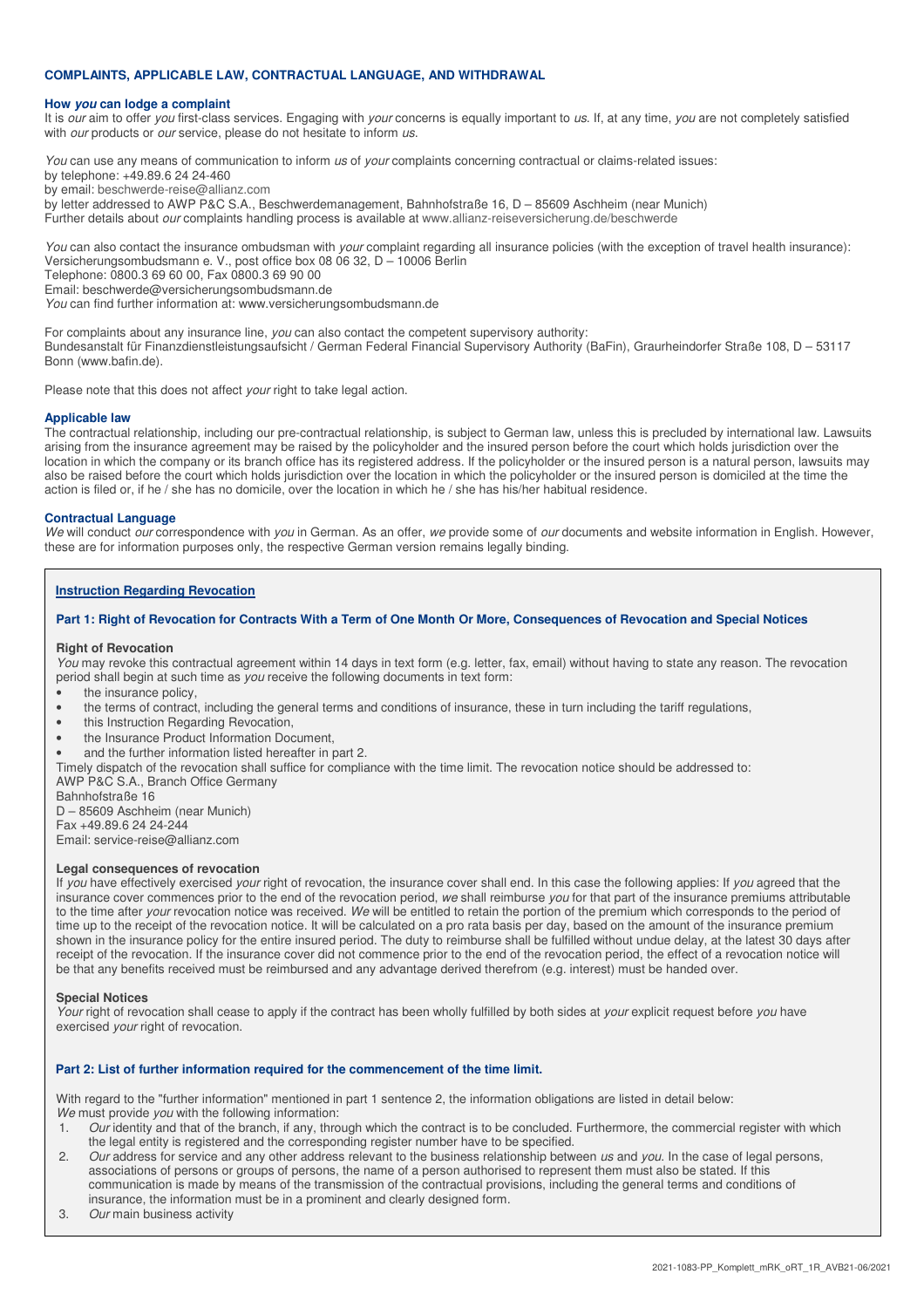- 4. The essential characteristics of the insurance benefit, in particular information on the type, scope and due date of *our* benefit 5. The total price of the insurance relationship is to comprise seven
- The total price of the insurance, including taxes, and other price components. If the insurance relationship is to comprise several independent insurance contracts, the insurance premiums must be quoted separately. If an exact price cannot be stated, we must provide information on the basis of the calculation of the premium to enable you to verify the price.
- 6. Details regarding payment and performance, in particular as to the payment of the insurance premium
- 7. Details of how the contract will come into existence, in particular the commencement date of the insurance and the insurance cover, as well as the duration of the period during which you, as the applicant, are to be bound by the application
- 8. The existence or non-existence of a right of revocation as well as the conditions, details of the exercise, in particular the name and address of the person to whom the revocation is to be declared, and the legal consequences of the revocation, including information on the amount you may have to pay in the event of revocation. If this communication is made by means of the transmission of the contractual provisions, including the general terms and conditions of insurance, the information must be in a prominent and clearly designed form.
- 9. Information on the duration of the contract
- 10. Information on the termination of the contract, in particular on the contractual termination conditions. If this communication is made by means of the transmission of the contractual provisions, including the general terms and conditions of insurance, the information must be in a prominent and clearly designed form.
- 11. The Member States of the European Union whose law we use as a basis for establishing relations with you prior to the conclusion of the insurance contract
- 12. The law applicable to the contract, a contractual clause on the law applicable to the contract or on the court of competent jurisdiction
- 13. The languages in which the terms and conditions of the contract and the preliminary information listed in this Part 2 will be communicated and the languages in which, with your consent, we will communicate with you during the term of this contract
- 14. A possible access for you to an out-of-court complaint and redress procedure and, where applicable, the conditions for such access. It shall be expressly stated that this does not affect the possibility for you to take legal action.
- 15. The name and address of the competent supervisory authority and the possibility of lodging a complaint with this supervisory authority

End of Instruction Regarding Revocation

#### **DATA PROTECTION POLICY**

**In accordance with Art. 13 and 14 of the General Data Protection Regulation (GDPR), we are informing you about how your personal data is processed by AWP P&C S.A., Niederlassung für Deutschland (Germany Branch), and about the rights to which you are entitled under data protection law. Please make all co-insured individuals (e. g. your spouse) aware of this policy.** 

#### **I Who is responsible for processing your personal data?**

Responsibility for processing your personal data rests with

AWP P&C S.A., Niederlassung für Deutschland Bahnhofstraße 16 D - 85609 Aschheim (near Munich).

The Data Protection Officer can be contacted by standard mail at the aforementioned address, using the suffix "Data Protection Officer", or by email at datenschutz-azpde@allianz.com

#### **II For what purpose is your data processed, and on what legal basis does this take place?**

#### **1. What applies to all categories of personal data?**

We process your personal data in compliance with the EU General Data Protection Regulation (GDPR), the German Federal Data Protection Act (BDSG), the provisions of the German Insurance Contract Act (VVG) relevant to data protection law, as well as all other applicable laws.

When you apply for insurance cover, we will require the information provided by you at this point in order to arrange the contract and to estimate the risk assumed by us. If the insurance contract comes into being, we will process this data for the implementation of the contractual relationship, such as for invoicing purposes. We require information about loss or damage in order to be able to assess whether an insured event has occurred and determine the extent of this loss or damage.

#### **It is not possible to arrange and implement the insurance contract without processing your personal data.**

Art. 6 (1) b) GDPR constitutes the legal basis for the processing of personal data for pre-contractual and contractual purposes.

Alongside that, Art. 6 (1) a) and c) – f) GDPR contain other legally defined situations in which we are entitled to process personal data.

We will process your data in order to fulfil a legal obligation in accordance with Art. 6 (1) c) GDPR, such as to review claims for settlement, if another insurer seeks recourse from us due to the existence of multiple insurance policies.

We will also process your data in order to uphold our legitimate interests or the legitimate interests of others, Art. 6 (1) f) GDPR. This may be the case particularly:

- for ensuring IT security and IT operations
- for marketing our own insurance products, and for conducting marketing surveys and opinion polls
- for the prevention and investigation of criminal activities (in particular, we employ data analyses to detect possible indications of insurance fraud).

As a rule, we only process that data that we have received directly from you. In certain cases we may also receive such data from other sources (such as if another insurer seeks recourse from us due to the existence of multiple insurance policies).

We also process your personal data in order to fulfil other statutory obligations, such as regulatory requirements, as well as data retention obligations imposed by commercial and tax law. In these cases, the legal basis of the data processing is provided by the relevant statutory regulations in conjunction with Art. 6 (1) c) GDPR.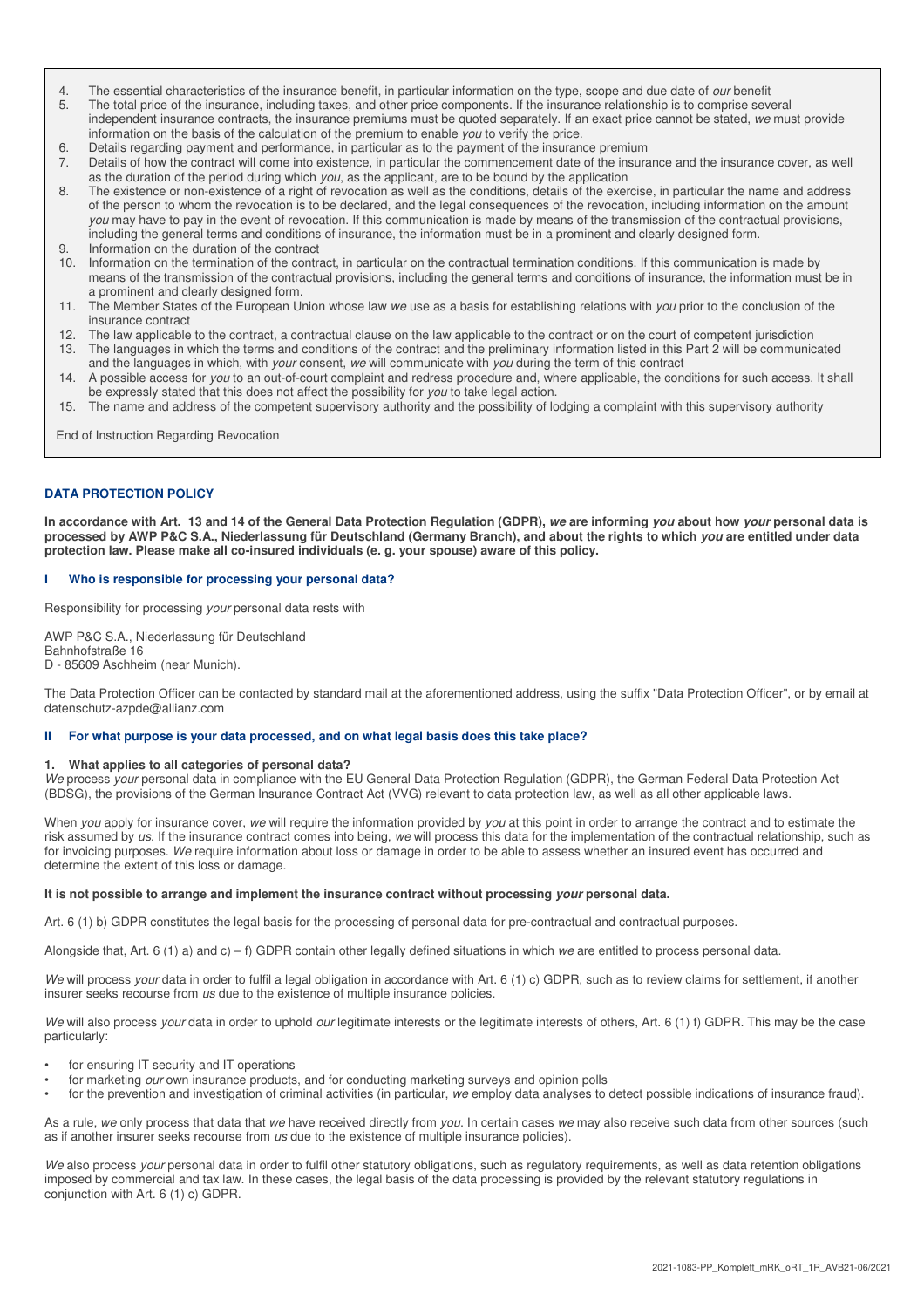We may also process your data in accordance with Art. 6 (1) d) GDPR in order to protect your vital interests, or if you have consented to the data processing, Art. 6 (1) a) GDPR.

If we wish to process your data for any purpose other than those specified above, we will notify you in advance within the frame-work of the statutory regulations.

#### **2. What applies to special categories of personal data, especially health data?**

There are special safeguards on the processing of special categories of personal data, of which health data is one. As a rule, processing is permitted only if you have consented to the processing in accordance with Art. 9 (2) a) GDPR, or if this is a case of one of the other situations defined by law, Art.  $9(2) b$ ) – j) GDPR.

## **a) Processing of your special categories of personal data**

In many cases, in order to review the benefit entitlement, we require personal data belonging to a special category (sensitive data). This includes health data, for example. If, in connection with a specific insured event, you provide us with such data together with a request to review and process the claim, you are explicitly permitting us to process your sensitive data necessary in order to process the insured event. We will again remind you specifically of this fact in the claim form.

You may withdraw your consent at any time, with future effect. However, we explicitly inform you that it may in that case no longer be possible to review our indemnity obligation in connection with the insured event. If the review of the claim is already concluded, there may be statutory retention obligations that mean the data cannot be erased.

We may also process your sensitive data if this is necessary to protect your vital interests, and if you are physically or legally incapable of giving consent, Art. 9 (2) c) GDPR. This may be the case if you suffer a serious accident while travelling, for example.

In the case of multiple insurance policies, if another insurer seeks recourse from us or if we seek recourse from another insurer, we may process your sensitive data in order to assert and defend the statutory claim for settlement, Art. 9 (2) f) GDPR.

#### **b) Requesting health data from third parties for review of the indemnity obligation**

In order to review our indemnity obligation, it may be necessary for us to review information about the state of your health, as provided by you for the substantiation of claims, or which is contained in the documents submitted (e.g. invoices, prescriptions, medical reports) or statements, such as from a doctor or other member of the healthcare profession.

For this purpose, we will require your consent, including a confidentiality waiver covering us and all agencies subject to a duty of confidentiality, and which are required to provide information for review of the indemnity obligation.

We will notify you in each specific case about what persons or institutions require information for what purpose. You may then decide in each case whether you consent to us collecting and using your health information, and whether to release the named persons or institutions and their employees from their duty of non-disclosure, and if you agree to the communication of your health data to us, or if you want to personally provide the necessary documentation.

#### **III To what recipients will we communicate your data?**

Recipients of your personal data may include: selected external service providers (e.g. assistance service providers, benefit processors, transport service providers, technical service providers, etc.), other insurers (e.g. in the case of multiple insurance coverage).

We also insure some of the risks that we cover with specialist insurance companies (re-insurers). To this end, it may be necessary to send your contract and, where relevant, *your* claims information to a re-insurer, to enable it to form its own opinion of the risk or the insured event.

If you join a group insurance contract as an insured person, (e.g. when acquiring a credit card), we may disclose your personal data to the policyholder (a bank for example), if it has a legitimate interest in knowing this information.

In addition, we may also communicate your personal data to other recipients, such as public authorities for the fulfilment of statutory duties of notification (e.g. finance authorities or criminal investigation agencies).

The forwarding of data is a form of data processing, and is likewise performed within the framework of the principles set out in Art. 6 (1) and Art. 9 (2) GDPR.

#### **IV How long will we retain your data?**

We will retain your data for the period during which claims may be made against our company (statutory limitation period of 3 to 30 years). We will also retain your data if we are under a legal obligation to do so, e.g. according to the provisions of the German Commercial Code, the German Fiscal Code or the German Money Laundering Act. The relevant retention periods range up to ten years.

### **V Where will your data be processed?**

If we should transfer your data to service providers located outside of the European Economic Area (EEA), the transfer within the Allianz Group will be performed on the basis of "Binding Corporate Rules", which have been approved by the data protection authorities. These form part of the "Allianz Privacy Standard". These Corporate Rules are binding on all companies within the Allianz Group, and they ensure an appropriate level of protection for personal data. The "Allianz Privacy Standard" and the list of Allianz Group companies bound by this standard, can be viewed here: https://www.allianz-partners.com/allianz-partners---binding-corporate-rules-.html.

In those cases in which the "Allianz Privacy Standard" does not apply, the transfer of data to third countries will take place in accordance with Art. 44 – 50 GDPR.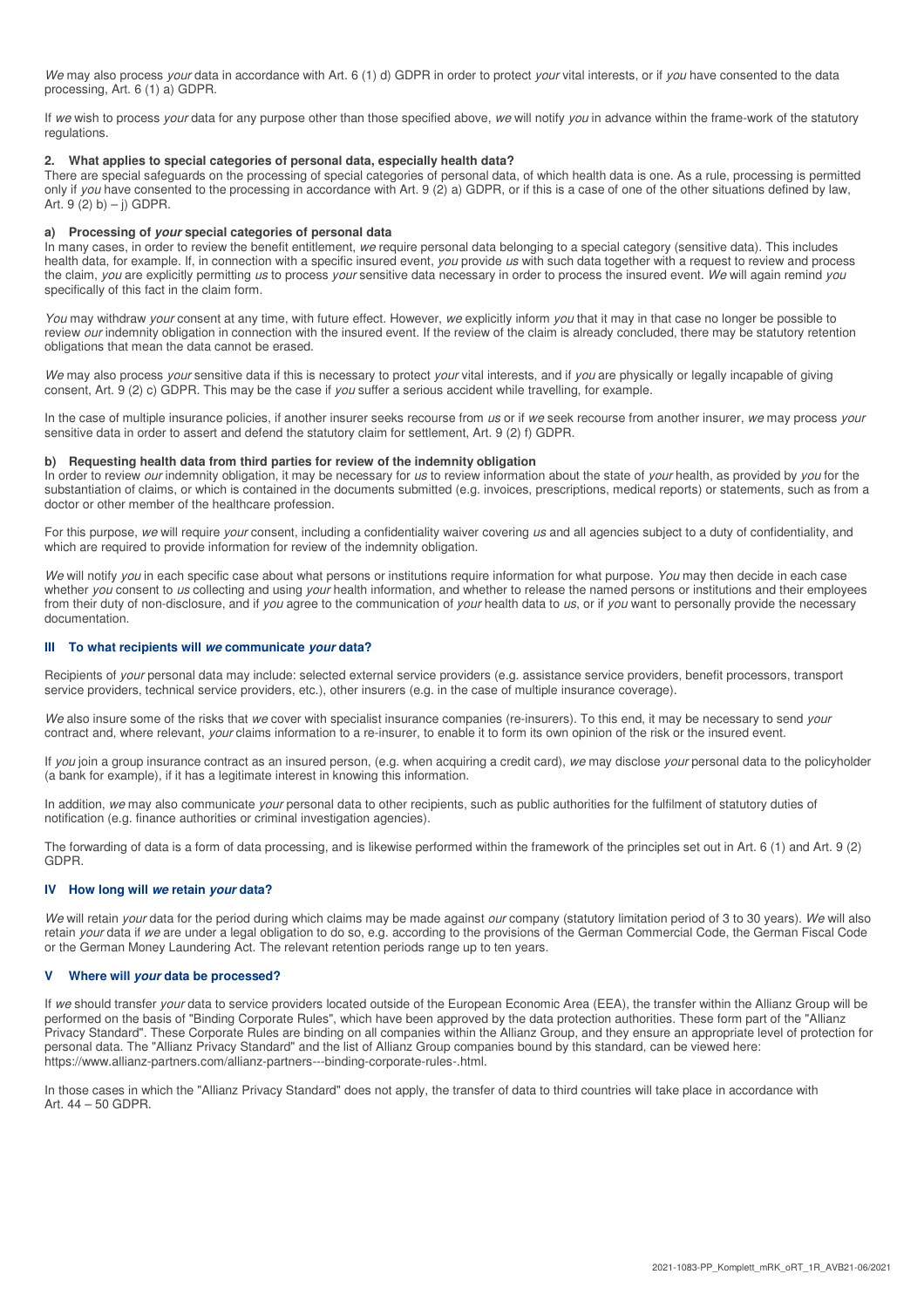#### **VI What are your rights?**

You have the right to be informed about all of the information retained by us, and to demand that incorrect data be rectified. Under certain conditions, you also have the right to the erasure of data, the right to object to processing, the right to the restriction of processing and the right to data portability.

#### **Right of objection**

**You may object to the processing of your data for direct marketing purposes. If we process your data in order to protect legitimate interests, you may object to this processing for reasons pertaining to your particular situation.** 

If you have any objections concerning the handling of your data, you may contact the aforementioned Data Protection Officer in this connection. You are also entitled to lodge an objection with a data protection supervisory authority.

#### **INFORMATION FOR CONTRACTS IN ELECTRONIC COMMERCE**

**If you have purchased your insurance contract electronically (e.g. via an online portal), the following information applies:** 

#### **I Can entries that have been made be changed before the insurance is concluded?**

If you are unsure whether you have entered correct information everywhere, you can check and change your details at any time before concluding the insurance. You can also use the "Back" button to edit previous steps.

#### **II Which technical step leads to the conclusion of the contract?**

We will guide you step by step to the online conclusion. On the page "payment" you will see a summary of your details in the right-hand column. Please check that all data is correct. The insurance policy itself is only arranged when you click on the button "Pay XX, XX EUR". With this you conclude a binding contract with us and the data is transmitted to us.

#### **III** Will *your* contract data and the text of the contract be stored after the conclusion of the contract?

The contract data you entered and the text of the contract will be stored by us. You will receive the insurance certificate with the essential elements of the contract by email after the insurance has been arranged.

#### **IV Which languages are available?**

This offer is available in German.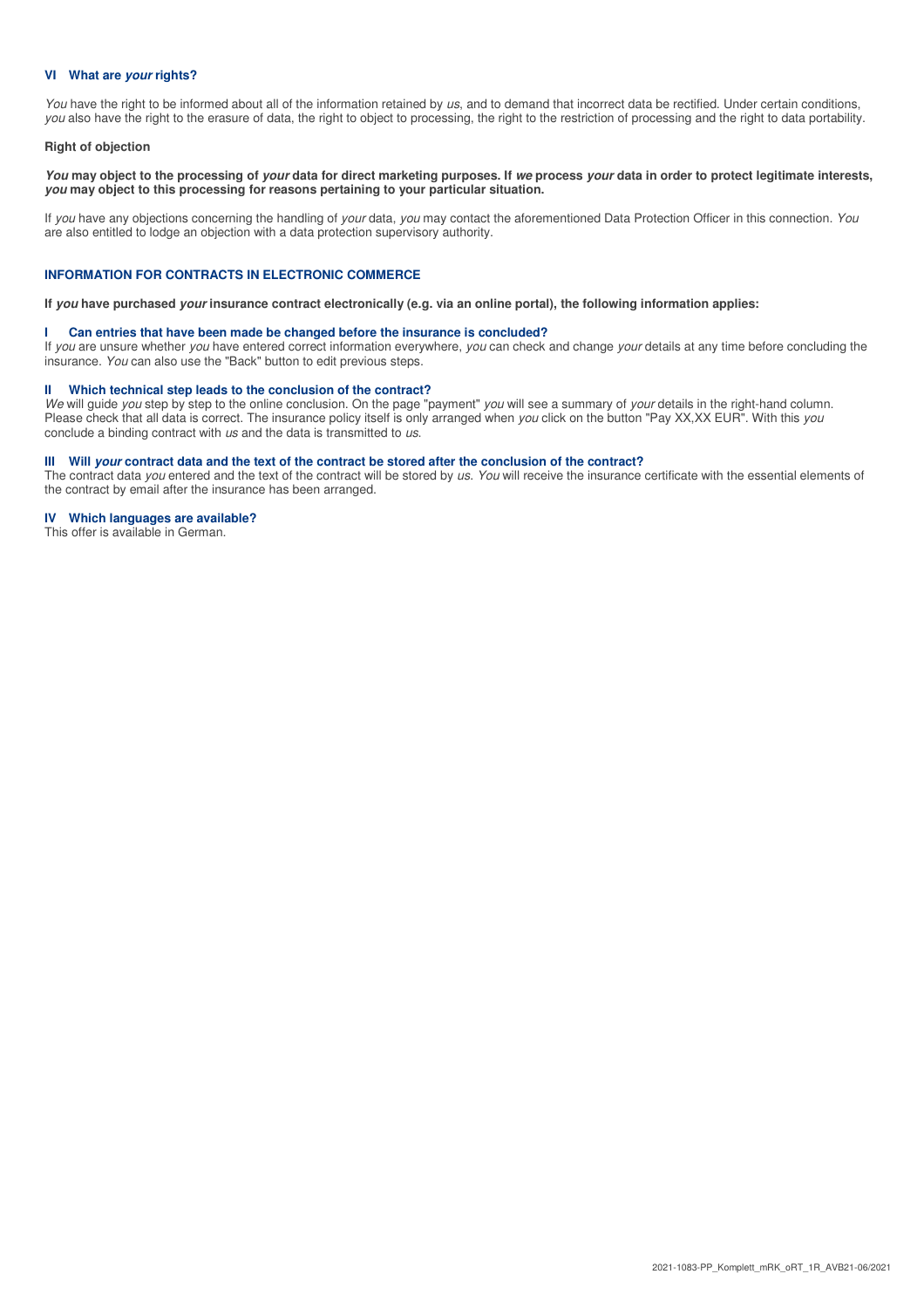#### **INSURANCE INFORMATION AND CONDITIONS**

#### **WHO WE ARE**

The contractually agreed insurance benefits are provided by AWP P&C S.A. in accordance with the following insurance conditions. Verbal agreements are invalid. The insurance tax is included in the insurance premiums. Fees are not charged. The insurance premiums and service descriptions documented in the insurance *policy* or in the travel / booking confirmation are decisive for the scope of insurance.

#### **AWP P&C S.A. Branch Office Germany Bahnhofstraße 16 D - 85609 Aschheim (near Munich)** CEO: Jacob Fuest Registry Court: Munich HRB 4605 USt.-IdNr.: DE 129274528

AWP P&C S.A. Joint Stock Company under French Law Location: Saint-Ouen (France) Commercial Register: R.C.S. Bobigny 519 490 080 Chairman of the Board: Sirma Boshnakova

#### **ABOUT THIS POLICY**

This policy is our contract with you. Please read it carefully. We have tried to make it simple and easy to understand while also clearly describing the terms and conditions of your coverage. If you have any questions, we are available during our working hours listed in Coverage Summary. Just visit us online or give us a call using the contact information listed in Coverage Summary. And, if your travel arrangements change, please be sure to let us know so we can make any necessary updates to your policy.

This policy has been issued based on the information you provided at the time of purchase. We will provide the insurance described in this policy in return for payment of the premium and your compliance with all provisions of this policy . You will also notice that some words are italicized. These words are defined in the Definitions section. Words that are capitalized refer to the document and coverage names found in this policy. Headings are provided for convenience only and do not affect your coverage in any way.

#### **WHAT THIS POLICY INCLUDES AND WHOM IT COVERS**

This travel insurance policy covers only the sudden and unexpected specific situations, events, and losses included in this policy, and only under the conditions described. Please review this policy carefully.

Your policy consists of three parts:

- 1. Proof of insurance (e. g. insurance certificate, travel confirmation, booking confirmation)
- 2. Documents of the Proof of Insurance with the Data Protection Policy and the Insurance Information and Conditions
- 3. Insurance Product Information Document / sepa mandate / consultation protocol

#### NOTE:

Not every loss is covered, even if it is due to something sudden, unexpected, or out of your control. Only those losses meeting the conditions described in this General Provisions document may be covered. Please refer to the General Exclusions section of this document for exclusions applicable to all coverages under your policy .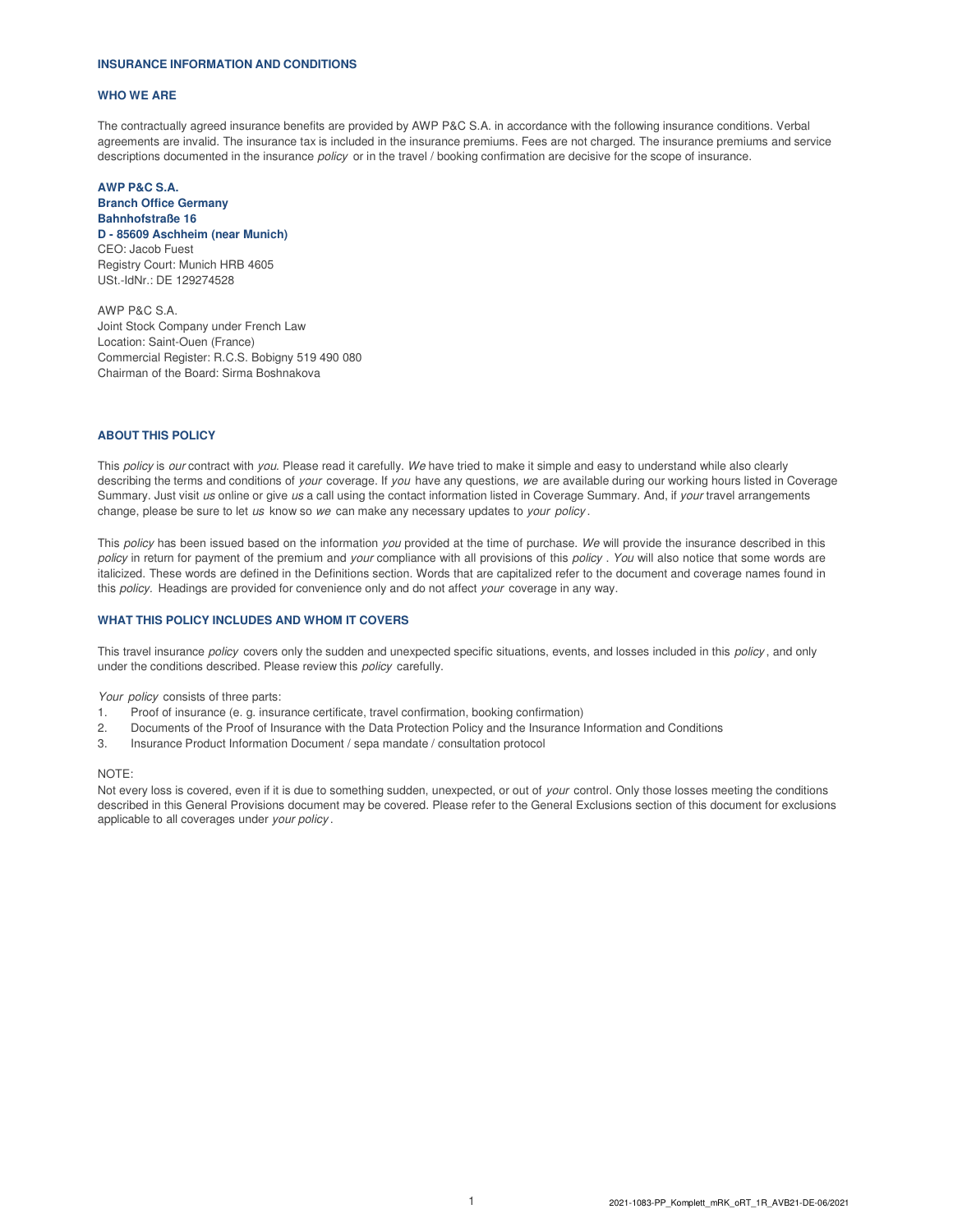# **WHAT'S INSIDE**

| <b>DEFINITIONS</b>                 |                                                        | $\overline{c}$ |
|------------------------------------|--------------------------------------------------------|----------------|
| WHEN YOUR COVERAGE BEGINS AND ENDS |                                                        | 5              |
| DESCRIPTION OF COVERAGES           |                                                        | 5              |
| А.                                 | TRAVEL CANCELLATION INSURANCE                          | 5              |
| B.                                 | <b>TRAVEL INTERRUPTION INSURANCE</b>                   | $\overline{7}$ |
| C.                                 | TRAVEL DELAY INSURANCE                                 | 9              |
| D.                                 | <b>BAGGAGE INSURANCE</b>                               | 10             |
| Е.                                 | <b>BAGGAGE DELAY INSURANCE</b>                         | 11             |
| E.                                 | TRAVEL HEALTH INSURANCE INCL. MEDICAL RETURN TRANSPORT | 11             |
| G.                                 | <b>TRAVEL LIABILITY INSURANCE</b>                      | 13             |
| Η.                                 | <b>TRAVEL ACCIDENT INSURANCE</b>                       | 14             |
| I.                                 | SPORTS & ACTIVITY INSURANCE                            | 15             |
| J.                                 | <b>TRAVEL ASSISTANCE</b>                               | 16             |
| <b>GENERAL EXCLUSIONS</b>          |                                                        | 17             |
|                                    | <b>CLAIMS INFORMATION</b>                              |                |
| <b>GENERAL PROVISIONS</b>          |                                                        | 20             |

# **DEFINITIONS**

Throughout this policy, words and any form of the word appearing in italics are defined in this section.

| <b>Abroad</b>              | A trip abroad is a trip to a country where you do not have a permanent residence or where you did not stay<br>longer than three months per year during the last three years.                                                                                                                                                |  |  |  |
|----------------------------|-----------------------------------------------------------------------------------------------------------------------------------------------------------------------------------------------------------------------------------------------------------------------------------------------------------------------------|--|--|--|
| <b>Accident</b>            | An unexpected and unintended external event that causes injury, property damage, or both. A different<br>definition of "accident" is used in the Travel Accident Insurance section. Please refer to the Travel Accident<br>Insurance section of this document, if applicable, for details.                                  |  |  |  |
| <b>Accommodation</b>       | A hotel or any other kind of lodging for which you make a reservation or where you stay and incur an<br>expense.                                                                                                                                                                                                            |  |  |  |
| <b>Adoption proceeding</b> | A mandatory legal proceeding or other meeting required by law to be attended by you as a prospective<br>adoptive parent(s) in order to legally adopt a minor child.                                                                                                                                                         |  |  |  |
| <b>Baggage</b>             | Personal property you take with you or acquire on your trip.                                                                                                                                                                                                                                                                |  |  |  |
| <b>Climbing sports</b>     | An activity utilizing harnesses, ropes, belays, crampons, or ice axes. It does not include supervised climbing<br>on artificial surfaces intended for recreational climbing.                                                                                                                                                |  |  |  |
| <b>Cohabitant</b>          | A person you currently live with and have lived with for at least 12 consecutive months and who is at least<br>18 years old.                                                                                                                                                                                                |  |  |  |
| <b>Computer System</b>     | Any computer, hardware, software, or communication system or electronic device (including but not limited<br>to smart phone, laptop, tablet, wearable device), server, cloud, microcontroller, or similar system, including<br>any associated input, output, data storage device, networking equipment, or backup facility. |  |  |  |
| <b>Covered reasons</b>     | The specifically named situations or events for which you are covered under this policy.                                                                                                                                                                                                                                    |  |  |  |
| <b>Cyber Risk</b>          | Any loss, damage, liability, claim, cost, or expense of any nature directly or indirectly caused by, contributed<br>to by, resulting from, or arising out of or in connection with, any one or more instances of any of the<br>following:                                                                                   |  |  |  |
|                            | Any unauthorized, malicious, or <i>illegal act</i> , or the threat of such act(s), involving access to, or the<br>1.<br>processing, use, or operation of, any computer system;                                                                                                                                              |  |  |  |
|                            | 2.<br>Any error or omission involving access to, or the processing, use, or operation of any <i>computer</i><br>system;                                                                                                                                                                                                     |  |  |  |
|                            | 3.<br>Any partial or total unavailability or failure to access, process, use, or operate any <i>computer</i><br>Any loss of use, reduction in functionality, repair, replacement, restoration or reproduction of any<br>4.<br>data, including any amount pertaining to the value of such data.                              |  |  |  |
| Departure date             | The originally scheduled date that you have selected to begin travel as shown on your trip itinerary and in<br>your proof of insurance.                                                                                                                                                                                     |  |  |  |
| <b>Doctor</b>              | Someone who is legally authorized to practice medicine or dentistry and is licensed if required. This cannot<br>be you, a traveling companion, your family member, a traveling companion's family member, or the sick or<br>injured person's family member.                                                                 |  |  |  |
| Epidemic                   | A contagious disease recognized or referred to as an <i>epidemic</i> by a representative of the World Health<br>Organization (WHO) or an official government authority.                                                                                                                                                     |  |  |  |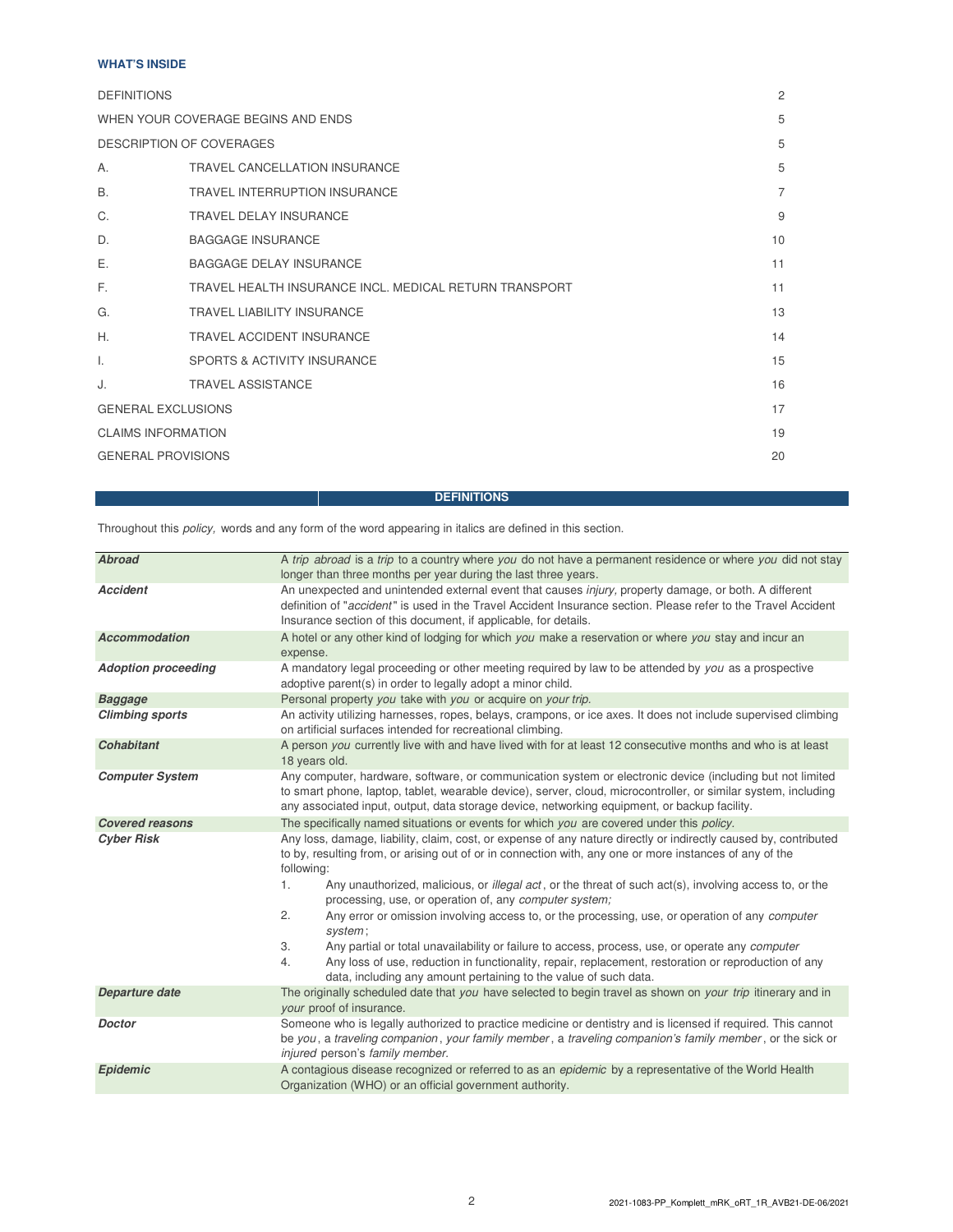| <b>Family member</b>                  | Your:                                                                                                                                                                                                                      |  |  |  |
|---------------------------------------|----------------------------------------------------------------------------------------------------------------------------------------------------------------------------------------------------------------------------|--|--|--|
|                                       | 1.<br>Spouse (by marriage, common law, domestic partnership, or civil union)                                                                                                                                               |  |  |  |
|                                       | 2.<br>Cohabitants                                                                                                                                                                                                          |  |  |  |
|                                       | 3.<br>Parents and stepparents                                                                                                                                                                                              |  |  |  |
|                                       | Children, stepchildren, foster children, adopted children, or children currently in the adoption<br>4.                                                                                                                     |  |  |  |
|                                       | 5.<br>Siblings                                                                                                                                                                                                             |  |  |  |
|                                       | 6.<br>Grandparents and grandchildren                                                                                                                                                                                       |  |  |  |
|                                       | 7.<br>The following in-laws: mother, father, son, daughter, brother, sister, and grandparent                                                                                                                               |  |  |  |
|                                       | 8.<br>Aunts, uncles, nieces, and nephews                                                                                                                                                                                   |  |  |  |
|                                       | 9.<br>Legal guardians and wards                                                                                                                                                                                            |  |  |  |
|                                       | 10.<br>Paid, live-in caregivers                                                                                                                                                                                            |  |  |  |
| <b>First responder</b>                | Emergency personnel (such as a police officer, emergency medical technician, or firefighter) who are among                                                                                                                 |  |  |  |
|                                       | those responsible for going immediately to the scene of an <i>accident</i> or emergency to provide aid and relief.                                                                                                         |  |  |  |
| <b>High-altitude activity</b>         | An activity that includes, or is intended to include, going above 4,500 meters in elevation, other than as a<br>passenger in a commercial aircraft.                                                                        |  |  |  |
| <b>High value items</b>               | Collectibles, jewelry, watches, gems, pearls, furs, cameras (including video cameras) and related                                                                                                                          |  |  |  |
|                                       | equipment, musical instruments, professional audio equipment, binoculars, telescopes, sporting equipment,                                                                                                                  |  |  |  |
|                                       | mobile devices, smartphones, computers, radios, drones, robots, and other electronics, including parts and                                                                                                                 |  |  |  |
|                                       | accessories for the aforementioned items.                                                                                                                                                                                  |  |  |  |
| <b>Hospital</b>                       | An acute care facility that has a primary function of diagnosing and treating sick and <i>injured</i> people under                                                                                                         |  |  |  |
|                                       | the supervision of <i>doctors</i> . It must:                                                                                                                                                                               |  |  |  |
|                                       | 1.<br>Be primarily engaged in providing inpatient diagnostic and therapeutic services,                                                                                                                                     |  |  |  |
|                                       | 2.<br>Have organized departments of medicine and major surgery and                                                                                                                                                         |  |  |  |
|                                       | 3.<br>Be licensed where required.                                                                                                                                                                                          |  |  |  |
| <b>Illegal act</b>                    | An act that violates law where it is committed.                                                                                                                                                                            |  |  |  |
| <b>Injury</b>                         | Physical bodily harm.                                                                                                                                                                                                      |  |  |  |
| <b>Local public transportation</b>    | Local, commuter, or other urban transit system carriers (such as commuter rail, city bus, subway, ferry, taxi,                                                                                                             |  |  |  |
|                                       | for-hire driver, or other such carriers) that transport you or a traveling companion less than 150 kilometers                                                                                                              |  |  |  |
|                                       | (as the crow flies).                                                                                                                                                                                                       |  |  |  |
| <b>Mechanical breakdown</b>           | A mechanical issue, which prevents the vehicle from being driven normally, including running out of fluids                                                                                                                 |  |  |  |
|                                       | (except fuel).                                                                                                                                                                                                             |  |  |  |
| <b>Medical escort</b>                 | A professional person contracted by our medical team to accompany a seriously ill or injured person while                                                                                                                  |  |  |  |
|                                       | they are being transported. A medical escort is trained to provide medical care to the person being                                                                                                                        |  |  |  |
|                                       | transported. This cannot be a friend, traveling companion, or family member.                                                                                                                                               |  |  |  |
| Medically necessary                   | Treatment that is required for your illness, injury, or medical condition, consistent with your symptoms, and<br>can safely be provided to you. Such treatment must meet the standards of good medical practice and is not |  |  |  |
|                                       | for your or the provider's convenience.                                                                                                                                                                                    |  |  |  |
| <b>Natural disaster</b>               | A large-scale extreme weather or geological event that damages property, disrupts transportation or utilities,                                                                                                             |  |  |  |
|                                       | or endangers people, including without limitation: earthquake, fire, flood, hurricane, avalanche, landslide, or                                                                                                            |  |  |  |
|                                       | volcanic eruption.                                                                                                                                                                                                         |  |  |  |
| <b>Pandemic</b>                       | An epidemic that is recognized or referred to as a pandemic by a representative of the World Health                                                                                                                        |  |  |  |
|                                       | Organization (WHO) or an official government authority.                                                                                                                                                                    |  |  |  |
| <b>Policy</b>                         | The travel insurance coverage purchased. The policy includes the proof of insurance (e. g. insurance                                                                                                                       |  |  |  |
|                                       | policy), the Documents of the Proof of Insurance with the Coverage Summary, the Data Protection Policy                                                                                                                     |  |  |  |
|                                       | and the Insurance Information and Conditions as well as the Insurance Product Information Document.                                                                                                                        |  |  |  |
| Political risk                        | Any kind of events, organized resistance or actions intending or implying the intention to overthrow, supplant                                                                                                             |  |  |  |
|                                       | or change the existing ruler or constitutional government, including but not limited to:                                                                                                                                   |  |  |  |
|                                       | Nationalization                                                                                                                                                                                                            |  |  |  |
|                                       | Confiscation                                                                                                                                                                                                               |  |  |  |
|                                       | Expropriation (including Selective Discrimination and Forced Abandonment)                                                                                                                                                  |  |  |  |
|                                       | Deprivation                                                                                                                                                                                                                |  |  |  |
|                                       | Revolution                                                                                                                                                                                                                 |  |  |  |
|                                       | Rebellion                                                                                                                                                                                                                  |  |  |  |
|                                       | Insurrection<br>Civil commotion assuming to proportion of or amounting to an uprising                                                                                                                                      |  |  |  |
|                                       | Military and usurped power.                                                                                                                                                                                                |  |  |  |
| <b>Primary residence</b>              | Your permanent, fixed home address for legal and tax purposes.                                                                                                                                                             |  |  |  |
| <b>Pre-existing medical condition</b> | Pre-existing conditions are illnesses or health complaints that existed before you took out the insurance.                                                                                                                 |  |  |  |
|                                       | You knew or had to expect that treatments would be necessary. Pre-existing conditions are not insured.                                                                                                                     |  |  |  |
|                                       | In the Travel Cancellation and Travel Interruption Insurance, insurance coverage is only provided for                                                                                                                      |  |  |  |
|                                       | unexpected serious illnesses. We distinguish between physical and mental illnesses:                                                                                                                                        |  |  |  |
|                                       | 1.<br>A physical illness is unexpected if it                                                                                                                                                                               |  |  |  |
|                                       | * occurs for the first time after conclusion of the insurance (travel cancellation) or after                                                                                                                               |  |  |  |
|                                       | commencement of the trip (travel interruption) or                                                                                                                                                                          |  |  |  |
|                                       | * if an existing illness has not been treated in the last six months prior to conclusion of the insurance                                                                                                                  |  |  |  |
|                                       | (travel cancellation) or in the last six months prior to commencement of the trip (travel interruption).                                                                                                                   |  |  |  |
|                                       | The illness worsens after conclusion of the insurance (travel cancellation) or after commencement                                                                                                                          |  |  |  |
|                                       | of the trip (travel interruption). Regular examinations performed for monitoring or precautionary                                                                                                                          |  |  |  |
|                                       | purposes do not constitute treatment.                                                                                                                                                                                      |  |  |  |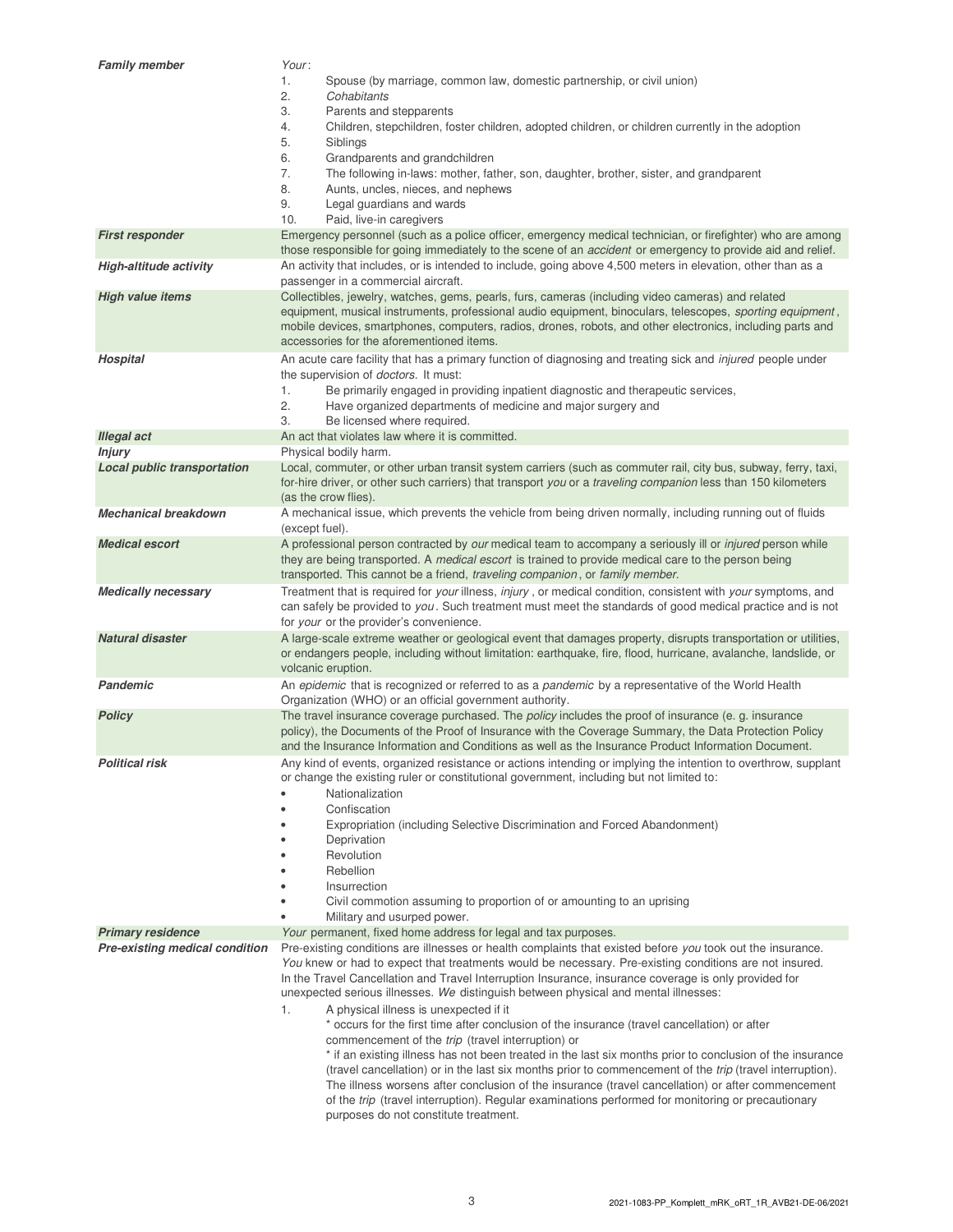|                                                      | 2.<br>A mental illness is unexpected if it<br>* occurs for the first time after the insurance has been taken out (travel cancellation) or after the <i>trip</i><br>has started (travel interruption).<br>* in the case of a chronic mental illness, we consider the episode or deterioration to be a pre-<br>existing condition if the most recent treatment took place within three years prior to conclusion of<br>the insurance (travel cancellation) or prior to commencement of the <i>trip</i> (travel interruption). Regular<br>examinations performed for monitoring or precautionary purposes do not constitute treatment. |  |  |  |
|------------------------------------------------------|-------------------------------------------------------------------------------------------------------------------------------------------------------------------------------------------------------------------------------------------------------------------------------------------------------------------------------------------------------------------------------------------------------------------------------------------------------------------------------------------------------------------------------------------------------------------------------------------------------------------------------------|--|--|--|
|                                                      | 3.<br>A mental illness is serious if inpatient treatment is required or if it is certified by a consultant<br>psychiatrist before the <i>trip</i> is cancelled (travel cancellation) or if outpatient psychotherapy is<br>approved by your health insurer.                                                                                                                                                                                                                                                                                                                                                                          |  |  |  |
| Quarantine                                           | Mandatory involuntary confinement by order or other official directive of a government, public or regulatory<br>authority, or the captain of a commercial vessel on which you are booked to travel during your trip, which is<br>intended to stop the spread of a contagious disease to which you or a <i>traveling companion</i> has been<br>exposed.                                                                                                                                                                                                                                                                              |  |  |  |
| <b>Refund</b>                                        | Cash, credit, or a voucher for future travel that you are eligible to receive from a <i>travel supplier</i> , or any<br>credit, recovery, or reimbursement you are eligible to receive from your employer, another insurance<br>company, a credit card issuer, or any other entity.                                                                                                                                                                                                                                                                                                                                                 |  |  |  |
| Service dog                                          | Any dog that is individually trained to do work or perform tasks for the benefit of an individual with a<br>disability, including a physical, sensory, psychiatric, intellectual, or other mental disability. Examples of work<br>or tasks include, but are not limited to guiding people who are blind, alerting people who are deaf, and pulling<br>a wheelchair. The crime deterrent effects of an dog's presence and the provision of emotional support, well-<br>being, comfort, or companionship are not considered work or tasks under this definition.                                                                      |  |  |  |
| Severe weather                                       | Hazardous weather conditions including but not limited to windstorms, hurricanes, tornados, fog, hailstorms,<br>rainstorms, snow storms, or ice storms.                                                                                                                                                                                                                                                                                                                                                                                                                                                                             |  |  |  |
| <b>Sporting equipment</b>                            | Equipment or goods used to participate in a sport.                                                                                                                                                                                                                                                                                                                                                                                                                                                                                                                                                                                  |  |  |  |
|                                                      | An act carried out by an organized terrorist group recognized by the government authority and applicable law<br>of your country of residence that injures people or damages property to achieve a political, ethnic, or<br>religious result. It does not include general civil protest, unrest, rioting, or acts of war.                                                                                                                                                                                                                                                                                                            |  |  |  |
| <b>Terrorist event</b>                               |                                                                                                                                                                                                                                                                                                                                                                                                                                                                                                                                                                                                                                     |  |  |  |
| <b>Traffic Accident</b>                              | An unexpected and unintended traffic-related event, other than mechanical breakdown, that causes injury,<br>property damage, or both.                                                                                                                                                                                                                                                                                                                                                                                                                                                                                               |  |  |  |
| <b>Travel carrier</b>                                | A company licensed to commercially transport passengers between cities for a fee by land, air, or water. It<br>does not include:<br>1.<br>Rental vehicle companies<br>2.<br>Private or non-commercial transportation carriers<br>3.<br>Chartered transportation, except for group transportation chartered by your tour operator<br>4.                                                                                                                                                                                                                                                                                              |  |  |  |
|                                                      | Local public transportation                                                                                                                                                                                                                                                                                                                                                                                                                                                                                                                                                                                                         |  |  |  |
| <b>Travel supplier</b><br><b>Traveling companion</b> | A travel agent, tour operator, airline, cruise line, hotel, railway company, or other travel service provider.<br>A person or service dog traveling with you or traveling to accompany you on your trip. A group or tour<br>leader is not considered a <i>traveling companion</i> unless you are sharing the same room with the group or tour<br>leader. School teachers leading group class <i>trips</i> are not considered group or tour leaders.                                                                                                                                                                                 |  |  |  |
| <b>Trip</b>                                          | Your travel to, within, and/or from a location away from your primary residence. It cannot include travel with<br>the intent to receive health care or medical treatment of any kind, or moving, or commuting to and from<br>work, and it cannot last longer than 56 days.                                                                                                                                                                                                                                                                                                                                                          |  |  |  |
| <b>Uninhabitable</b>                                 | A natural disaster, fire, flood, burglary, storm, explosion, or vandalism has caused enough damage<br>(including extended loss of power, gas, or water) to make a reasonable person find their home or destination<br>inaccessible or unfit for use.                                                                                                                                                                                                                                                                                                                                                                                |  |  |  |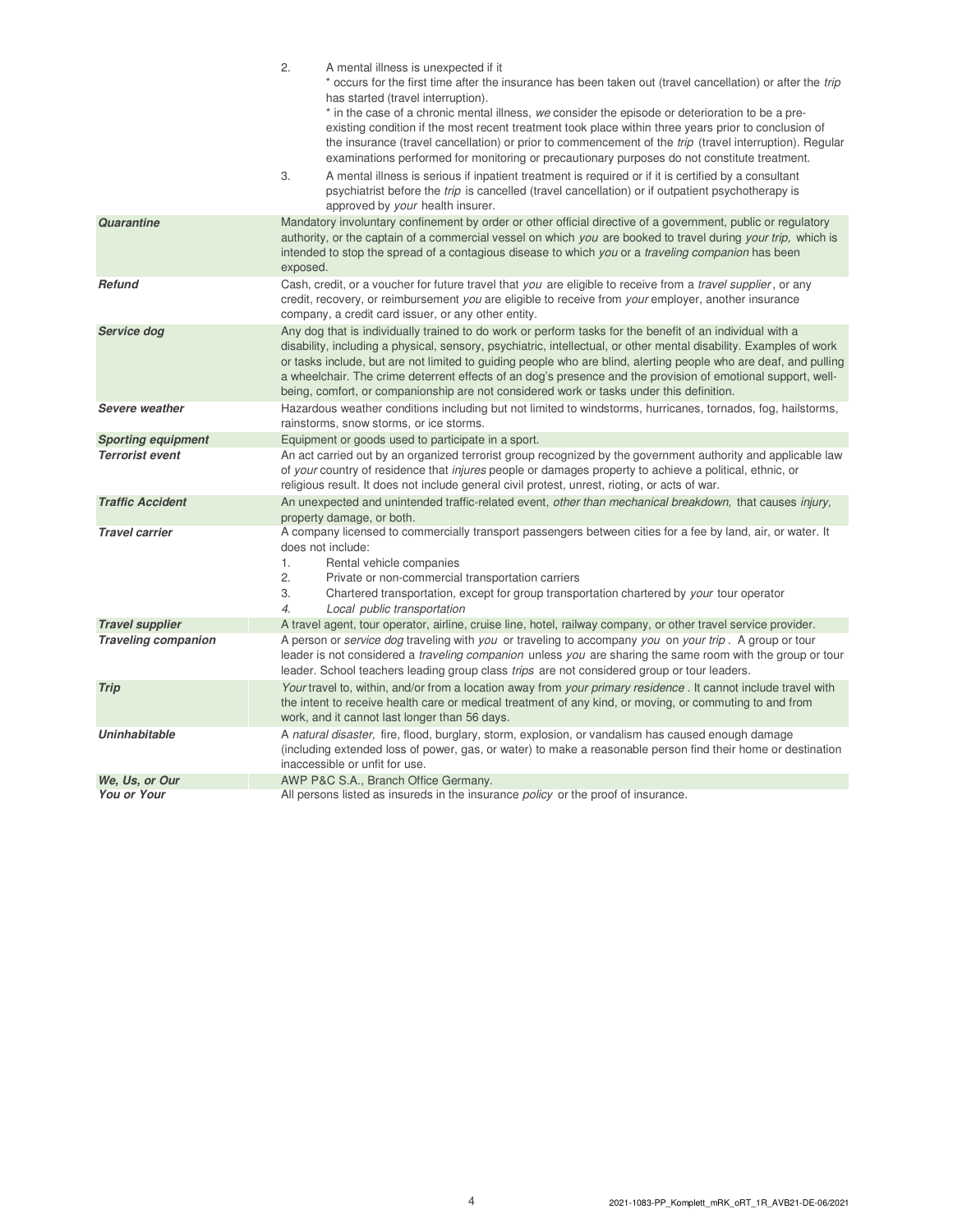#### **WHEN YOUR COVERAGE BEGINS AND ENDS**

You are only eligible for coverage if we accept your request for insurance. Your policy's coverage effective date and coverage end date are indicated in your proof of insurance. The policy is effective at 00:00 on the day after we receive the order and you pay the full premium. The order must be received and the full premium must be paid on or before the *departure date*.

Coverage is only provided for losses that occur while your policy is in effect.

Except for one-way and same-day return trips, the departure date and return date that you provided at time of purchase are counted as two separate days of travel when we calculate the duration of your trip.

Your policy ends on the coverage end date listed in your proof of insurance. However, there are situations where your policy may end on a different date. If your policy was purchased with a one-way booking, your coverage end date will be the scheduled return date for your trip, as shown on your travel documents (not exceeding 56 days from the *departure date* shown on your travel documents). Additionally, your policy will end on the earliest of:

- 1. when you cancel your trip; or
- 2. when you cancel your policy, if your policy has Travel Cancellation coverage and the policy coverage period is longer than one month; or
- 3. when you end your trip (if you end your trip early); or
- 4. when you arrive at a medical facility for further care (if you end your trip due to a medical reason); or
- 5. At 23:59 on the 56<sup>th</sup> day of the trip

However, if your return travel is delayed due to a covered reason, we will extend your coverage period until the earlier of when you are able to return to your point of origin or primary residence, or until you arrive at a medical facility for further care following a medical repatriation or trip interruption.

Please note that this *policy* applies for a specific trip and cannot be renewed.

#### **DESCRIPTION OF COVERAGES**

In this section, we will describe the many different types of insurance coverages, which are included in your policy . We explain each type of coverage and the specific conditions that must be met for the coverage to apply. **Please refer to the General Exclusions section of this document for exclusions applicable to all coverages under your policy and to the General Provisions section, where you can read about your duties (obligations), among other things.**

#### **TRAVEL CANCELLATION INSURANCE**

If your trip is canceled or rescheduled for a covered reason listed below, we will reimburse you for your non-refundable trip payments, deposits, cancellation fees, and change fees costs to rebook your transportation (less available refunds), up to the maximum benefit for Travel Cancellation coverage listed in your Coverage Summary. Please note that this coverage only applies before you have left for your trip.

Also, if you pre-booked shared accommodations and your traveling companion cancels their trip due to one or more of the covered reasons listed below, we will reimburse any additional accommodation fees you are required to pay.

**IMPORTANT (obligation):** You must notify all of your travel suppliers within 48 hours of discovering that you will need to cancel your trip (this includes being advised to cancel your trip by a doctor) in order to keep the cancellation costs as low as possible. This also applies to illnesses or injuries that should have healed by the time of travel, given the usual course of healing. If you notify any travel suppliers later than that and get a smaller refund as a result, we will not cover the difference. If a serious illness, *injury*, or medical condition prevents you from being able to notify your travel suppliers within that 48-hour period, you must notify them as soon as you are able.

If you contact our medical service (cancellation advice) immediately when the insured event occurs, they will advise you . If they recommend that you wait and see and you follow this advice, there is no breach of obligation.

**The consequences of a breach of obligation can be found in the General Provisions section.**

#### **Covered reasons:**

1. You or a traveling companion becomes ill or injured, or develops a medical condition disabling enough to make you cancel your trip (including being diagnosed with an epidemic or pandemic disease such as COVID-19).

The following condition applies:

- a. A doctor advises you or a traveling companion to cancel your trip before you cancel it.
- 2. A family member who is not traveling with you becomes ill or injured, or develops a medical condition (including being diagnosed with an epidemic or pandemic disease such as COVID-19).

The following condition applies:

- a. The illness, injury, or medical condition must be considered life threatening by a doctor, or require hospitalization.
- 3. You, a traveling companion, family member, or your service dog dies on or after your policy's Coverage Effective Date and before your trip.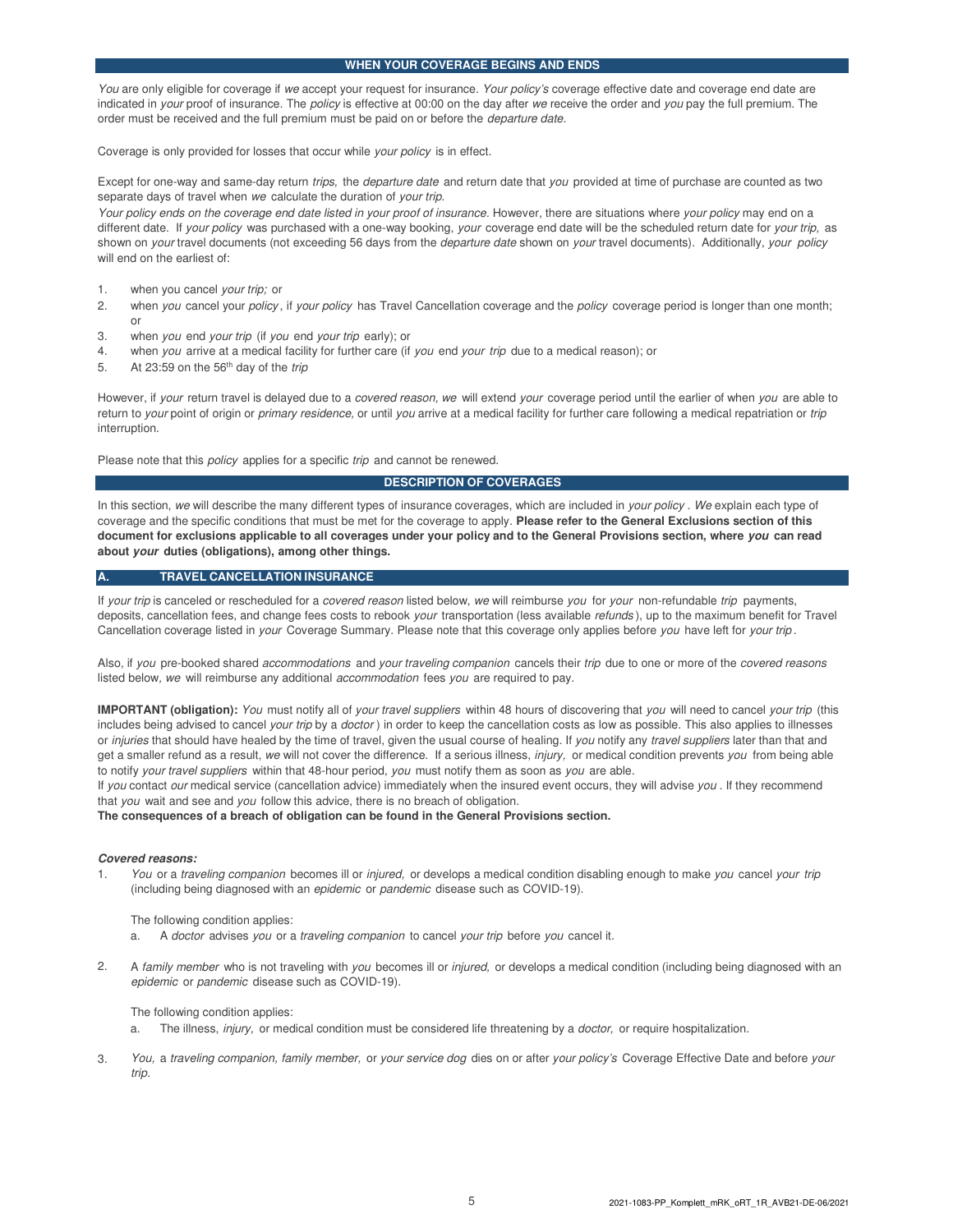- 4. You or a traveling companion is quarantined before your trip due to having been exposed to:
	- a. A contagious disease other than an epidemic or pandemic or
	- b. An epidemic or pandemic (such as COVID-19), but only when the following conditions are met:
		- i. The quarantine is specific to you or a traveling companion, meaning that you or a traveling companion must be specifically and individually designated by name in an order or directive to be placed in quarantine due to an epidemic or pandemic.
		- ii. The quarantine does not apply generally or broadly (a) to some segment or all of a population, geographical area, building, or vessel, or (b) based on to, from, or through where the person is traveling. This condition (ii) applies even if the quarantine order or directive specifically designates you or a traveling companion by name to be quarantined.
- 5. You or a traveling companion is in a traffic accident on the departure date.

One of the following conditions must apply:

- a. You or a traveling companion need medical attention.
- b. Your or a traveling companion's vehicle needs to be repaired because it is not safe to operate.
- 6. You are legally required to attend a legal proceeding during your trip.

The following condition applies:

- a. The attendance is not in the course of your occupation (for example, if you are attending in your capacity as an attorney, court clerk, expert witness, law enforcement officer, or other such occupation, this would not be covered).
- 7. Your primary residence becomes uninhabitable .
- 8. Your travel carrier cannot get you to your original itinerary's destination for at least 24 consecutive hours from the originally scheduled arrival time due to one of the following reasons:
	- A. A natural disaster
	- B. Severe weather
	- C. Strike, unless threatened or announced prior to the purchase of your policy
	- D. Government-mandated shutdown of airline or train operations. This does not include travel alerts / bulletins or prohibitions by any government or public authority.

However, if you can get to your original destination another way, we will reimburse you for the following, up to your policy's Travel Cancellation Insurance maximum benefit:

- i. The necessary cost of the alternative transportation, less available refunds and
- ii. The cost of any lost pre-booked accommodations caused by your delayed arrival, less available refunds

The following conditions apply:

- a. Alternate transportation arrangements must be in a similar or lower class of service as you were originally booked with your travel carrier.
- b. Coverage for a strike does not apply when the striking workers are employed by the travel carrier, or an affiliate of the travel carrier, from which you purchased your policy.
- 9. You or a traveling companion is terminated or laid off by a current employer after your policy's purchase date.

The following conditions apply:

- a. The termination or layoff is not your or your traveling companion's fault.
- b. The employment must have been permanent (not temporary or contract).
- c. The employment must have been for at least 12 continuous months.
- 10. You or a traveling companion secures permanent, paid employment subject to social security contributions, after your policy's purchase date, that requires presence at work during the originally scheduled trip dates.
- 11. Your or a traveling companion's primary residence is permanently relocated by at least 150 kilometers due to a transfer by your or a traveling companion's current employer. This coverage includes relocation due to transfer by your spouse's current employer.
- 12. You or a travelling companion serving as a first responder is called in for duty due to an accident or emergency (including a natural disaster) to provide aid or relief during the originally scheduled trip dates.
- 13. You or a traveling companion receive a legal notice to attend an adoption proceeding during your trip.
- 14. You, a traveling companion, or a family member serving in the armed forces is reassigned or has personal leave status changed, except because of war or disciplinary action.
- 15. You or a traveling companion is medically unable to receive an immunization required for entry into a destination.
- 16. Your or travel companion's travel documents required for the trip are stolen.

The following condition applies:

a. You must provide evidence of your efforts to obtain replacement documents that would allow you to keep the originally scheduled trip dates.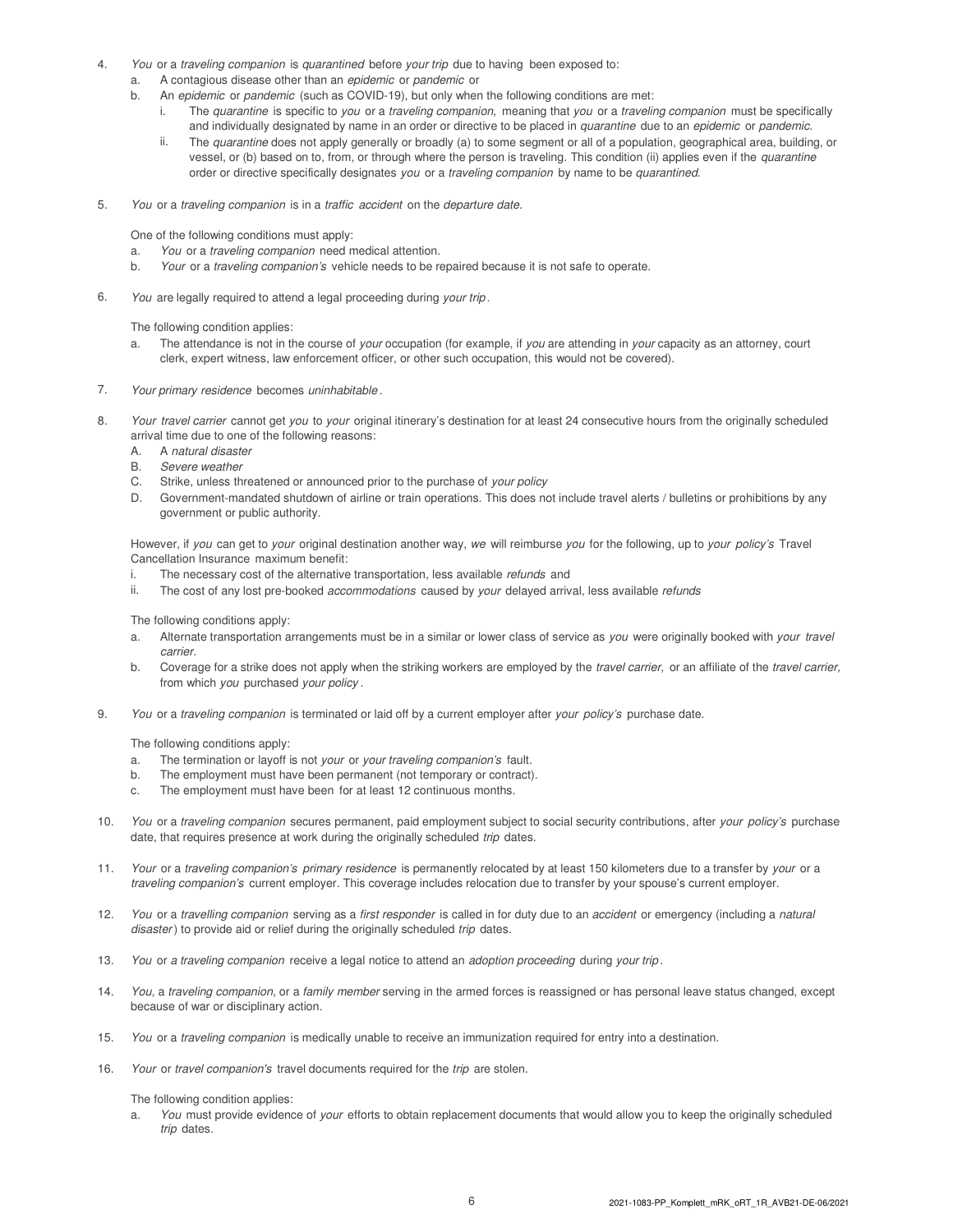- 17. You or a traveling companion is refused a tourist visa by the authorities of the destination or transit country.
- 18. You find out you are pregnant after purchasing this policy.
- 19. You need to attend the birth of a family member's child.
- 20. Your destination becomes uninhabitable.
- 21. Family outside your country of residence cannot accommodate you during your trip, as planned, because someone in their household has died, become seriously ill or *injured*, or developed a serious medical condition.
- 22. Government authorities order a mandatory evacuation at your destination that is in effect within 24 hours prior to your departure date.

The following condition applies:

- a. Your policy was purchased prior to public knowledge of the event leading to the mandatory evacuation.
- 23. You or a traveling companion legally separates or divorces on or after your policy's Coverage Effective Date but before your scheduled departure date .

The following condition applies:

- a. Your policy was purchased within 14 days of the trip purchase date.
- 24. Your or a traveling companion's vehicle experiences a mechanical breakdown on the way to the departure point of your trip.
- 25. Your or a traveling companion's primary vehicle intended for transporting you or the travelling companion to the point of your trip's departure or intended to be the primary mode of transportation during your trip is stolen.
- 26. You fail the final exam or you fail to advance to the next grade level at an accredited educational establishment, where you are a student.
- 27. Your tour operator or commercial event organizer cancels your multi-day tour or multi-day event that is the main purpose of your trip and was purchased prior to your departure date due to:
	- a. A natural disaster
	- b. Severe weather

NOTE: We will not reimburse you for the cost of the cancelled multi-day tour or multi-day event. We will reimburse you for the prebooked, non-refundable cost of accommodations for and transportation to and from the cancelled multi-day tour or multi-day event.

28. A terrorist event happens within 30 days of your departure date within 100 kilometers of any city you are traveling to during your trip, as indicated on your original itinerary.

The following condition applies:

- a. A terrorist event must not have occurred within 40 kilometers of that city any time in the 30 days prior to your policy's Coverage Effective Date.
- 29. You or a traveling companion become ill or injured, or develop a medical condition (including being diagnosed with an epidemic or pandemic disease such as COVID-19) disabling enough to prevent you or the traveling companion from participating in the activity that is the main purpose of your trip.

The following condition applies:

a. A doctor advises you not to participate in the activity before your departure date. If that isn't possible, a doctor must either examine or consult with you within 48 hours of the activity, or as soon as reasonably possible, to confirm the decision not to attend.

#### **B. TRAVEL INTERRUPTION INSURANCE**

If you have to interrupt your trip or end it early due to one or more of the covered reasons listed below, we will reimburse you, less available refunds, up to the maximum benefit for Travel Interruption Insurance listed in your Coverage Summary, for:

- i. The prorated portion of your unused non-refundable trip payments and deposits.
- ii. Additional accommodation fees you are required to pay, if you pre-booked for shared accommodations and your traveling companion has to interrupt their trip.
- iii. Necessary transportation expenses you incur to continue your trip or return to your primary residence.
	- We will reimburse you either for the new return travel carrier ticket to your primary residence or for the non-refundable portion of your original return ticket, but not both.
- iv. Additional *accommodation* and transportation expenses if the interruption causes you to stay at your destination (or the location of the interruption) longer than originally planned. **There is a per person maximum of 100 € per day for up to 10 days.**

**IMPORTANT (obligation):** You must notify all of your travel suppliers within 48 hours of discovering that you will need to interrupt your trip (this includes being advised to interrupt your trip by a doctor). If you notify any travel suppliers later than that and get a smaller refund as a result, we will not cover the difference. If a serious illness, injury, or medical condition prevents you from being able to notify your travel suppliers within that 48-hour period, you must notify them as soon as you are able.

**The consequences of a breach of obligation can be found in the General Provisions section.**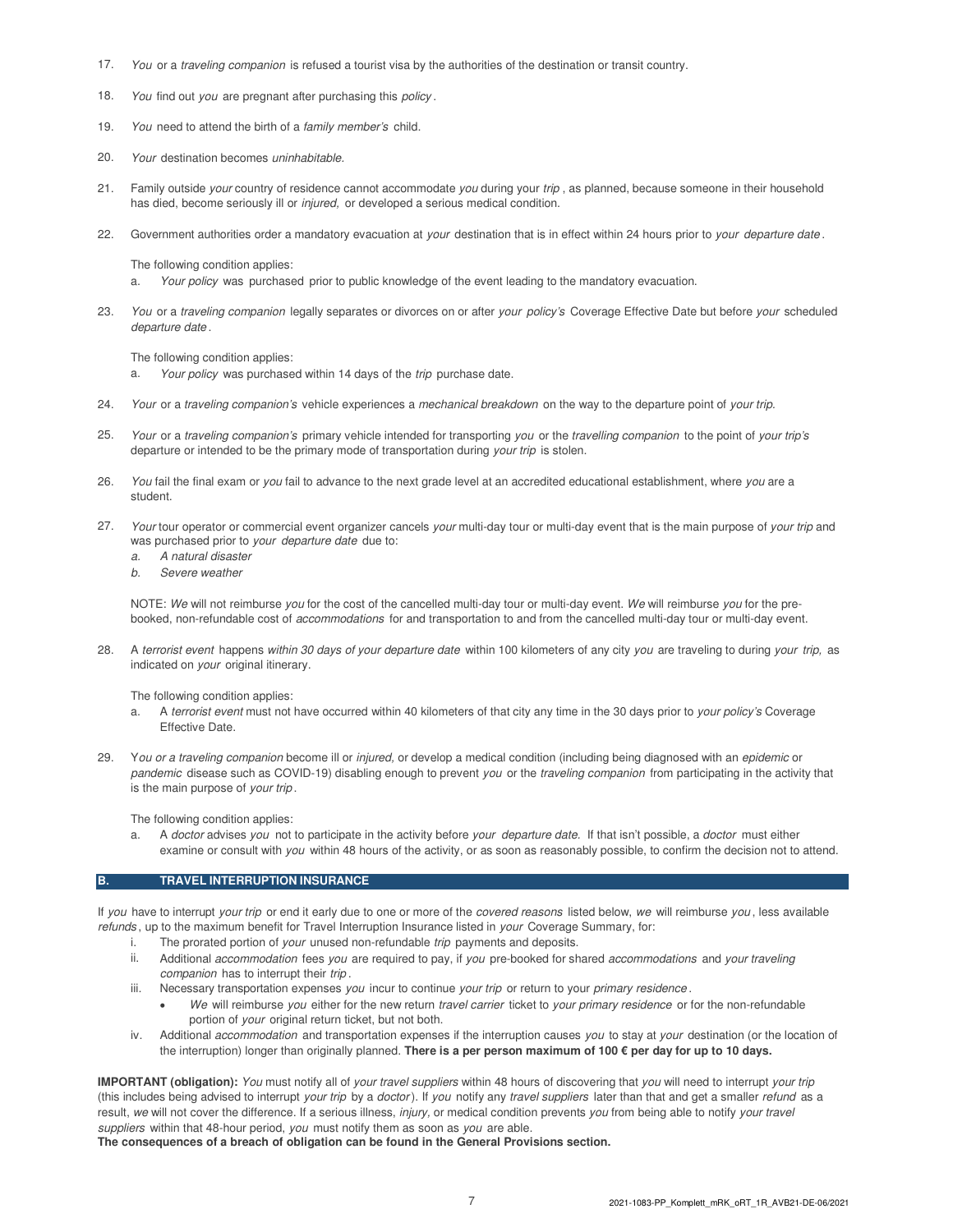#### **Covered reasons:**

1. You or a traveling companion becomes ill or injured, or develops a medical condition disabling enough to make you interrupt your trip (including being diagnosed with an epidemic or pandemic disease such as COVID-19).

The following conditions apply:

- a. A doctor must either examine or consult with you or the traveling companion before you make a decision to interrupt the trip.
- b. You must not have travelled against your home country's government advice or against local authority advice at your trip destination.
- 2. A family member who is not traveling with you becomes ill or injured, or develops a medical condition (including being diagnosed with an epidemic or pandemic disease such as COVID-19).

The following condition applies:

- a. The illness, injury, or medical condition must be considered life threatening by a doctor or require hospitalization.
- 3. You , a traveling companion , family member, or your service dog dies during your trip .
- 4. You or a traveling companion is quarantined during your trip due to having been exposed to:
	- a. A contagious disease other than an epidemic or pandemic or
		- b. An epidemic or pandemic (such as COVID-19), but only when the following conditions are met:
			- i. The quarantine is specific to you or a traveling companion, meaning that you or a traveling companion must be specifically and individually designated by name in an order or directive to be placed in quarantine due to an epidemic or pandemic.
			- ii. The quarantine does not apply generally or broadly (a) to some segment or all of a population, geographical area, building, or vessel, or (b) based on to, from, or through where the person is traveling. This condition (ii) applies even if the quarantine order or directive specifically designates you or a traveling companion by name to be quarantined.
- 5. You or a traveling companion is in a traffic accident.

One of the following conditions must apply:

- a. You or a traveling companion needs medical attention or
- b. The vehicle needs to be repaired because it is not safe to operate
- 6. You are legally required to attend a legal proceeding during your trip .

The following condition applies:

- a. The attendance is not in the course of your occupation (for example, if you are attending in your capacity as an attorney, court clerk, expert witness, law enforcement officer or other such occupation, this would not be covered).
- 7. Your primary residence becomes uninhabitable .
- 8. Your travel carrier cannot get you to your original itinerary's destination for at least 24 consecutive hours from the originally scheduled arrival time due to one of the following reasons:
	- A. A natural disaster
	- B. Severe weather
	- C. Strike, unless threatened or announced prior to the purchase of your policy
	- D. Government-mandated shutdown of airline or train operations. This does not include travel alerts/bulletins or prohibitions by any government or public authority.

However, if you can get to your original destination another way, we will reimburse you for the following, up to your policy's maximum Travel Interruption Insurance maximum benefit:

- i. The necessary cost of alternate transportation, less available refunds and
- ii. The cost of any lost pre-booked accommodations caused by your delayed arrival, less available refunds.

The following conditions apply:

- a. Alternate transportation arrangements must be in a similar or lower class of service as you were originally booked with your travel carrier.
- b. Coverage for a strike does not apply when the striking workers are employed by the *travel carrier*, or an affiliate of the *travel carrier*, from which you purchased your policy.
- 9. You or a traveling companion serving as a first responder is called in for duty due to an accident or emergency (including a natural disaster) to provide aid or relief during the originally scheduled trip dates.
- 10. You or a traveling companion is a traveler on a hijacked aircraft, train, vehicle, or vessel.
- 11. You, a traveling companion, or a family member serving in the armed forces is reassigned or has personal leave status changed, except because of war or disciplinary action.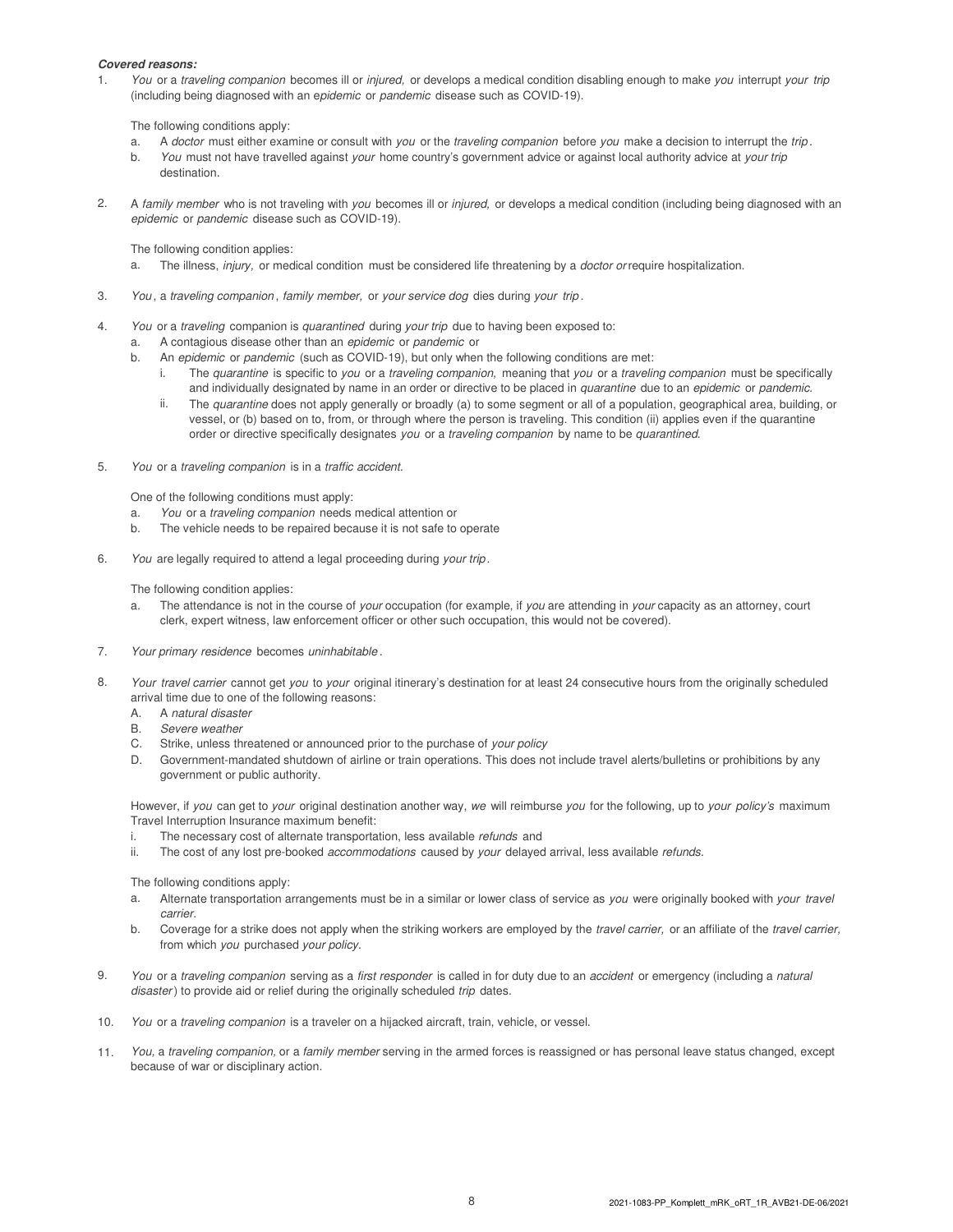- 12. You miss at least 50 % of the length of your trip due to one of the following:
	- A. A travel carrier delay (this does not include a travel carrier's cancellation prior to your *departure date*)
	- B. A strike, unless threatened or announced prior to the purchase of your policy
	- C. A natural disaster
	- D. Roads are closed or impassable due to severe weather
	- E. Lost or stolen travel documents that are required and cannot be replaced in time for continuation of your trip
	- i. You must provide evidence of your efforts to obtain replacement documents.
	- F. Civil disorder.
- 13. A travel carrier denies you or a traveling companion boarding based on a suspicion that you or a traveling companion has a contagious medical condition (including an *epidemic* or pandemic disease such as COVID-19). This does not include your refusal or failure to comply with rules or requirements to travel or of entry to your destination.
- 14. You need to attend the birth of a family member's child.
- 15. Your destination becomes uninhabitable.
- 16. Family outside your country of residence cannot accommodate you during your trip, as planned, because someone in their household has died, become seriously ill or *injured*, or developed a serious medical condition.
- 17. Government authorities order a mandatory evacuation at your destination while you are on your trip.

The following condition applies:

- a. Your policy was purchased prior to public knowledge of the event leading to the mandatory evacuation.
- 18. Your or a traveling companion's vehicle experiences a mechanical breakdown during your trip, which results in the vehicle being unable to be driven safely.
- 19. Your or a traveling companion's vehicle, which serves as a primary mode of transportation during your trip, is stolen.
- 20. A terrorist event happens within 100 kilometers of any city you are traveling to during your trip, as indicated on your original itinerary from your travel supplier.

The following condition applies:

a. A terrorist event must not have occurred within 40 kilometers of that city any time in the 30 days prior to your policy's Coverage Effective Date.

#### **C. TRAVEL DELAY INSURANCE**

If your or a traveling companion's trip is delayed for one of the covered reasons listed below, we will reimburse you for the following expenses, less available refunds, up to the maximum benefit shown in your Coverage Summary for travel delay:

- i. Your lost pre-booked trip expenses and additional expenses you incur while and where you are delayed for meals, accommodation, communication, and local transportation, subject to a daily (24 hours) limit listed in your Coverage Summary:
	- If you provide receipts, the With Receipts Daily Limit applies.
	- If you do not provide receipts, the No Receipts Daily Limit applies.
- ii. If the delay causes you to miss the departure of your cruise or tour, necessary transportation expenses to either help you rejoin your cruise / tour or reach your destination.
- iii. If the delay causes you to miss the departure of your flight or train due to a local public transportation delay on your way to the departure airport or train station, necessary transportation expenses to either help you reach your destination or return home.

#### **NOTE: We will not reimburse you for any expenses that are your travel carrier's or travel supplier's responsibility.**

The delay must be for at least the Minimum Required Delay listed in your Coverage Summary and due to one of the following covered reasons: 1. A travel carrier delay

- 2. A strike, unless threatened or announced prior to the purchase of your policy
- 3. Quarantine during your trip due to having been exposed to:
	- a. A contagious disease other than an epidemic or pandemic
	- b. An epidemic or pandemic (such as COVID-19), but only when the following conditions are met:
		- i. The quarantine is specific to you or a traveling companion, meaning that you or a traveling companion must be specifically and individually designated by name in an order or directive to be placed in quarantine due to an epidemic or pandemic.
		- ii. The quarantine does not apply generally or broadly (a) to some segment or all of a population, geographical area, building, or vessel, or (b) based on to, from, or through where the person is traveling. This condition (ii) applies even if the quarantine order or directive specifically designates you or a traveling companion by name to be quarantined.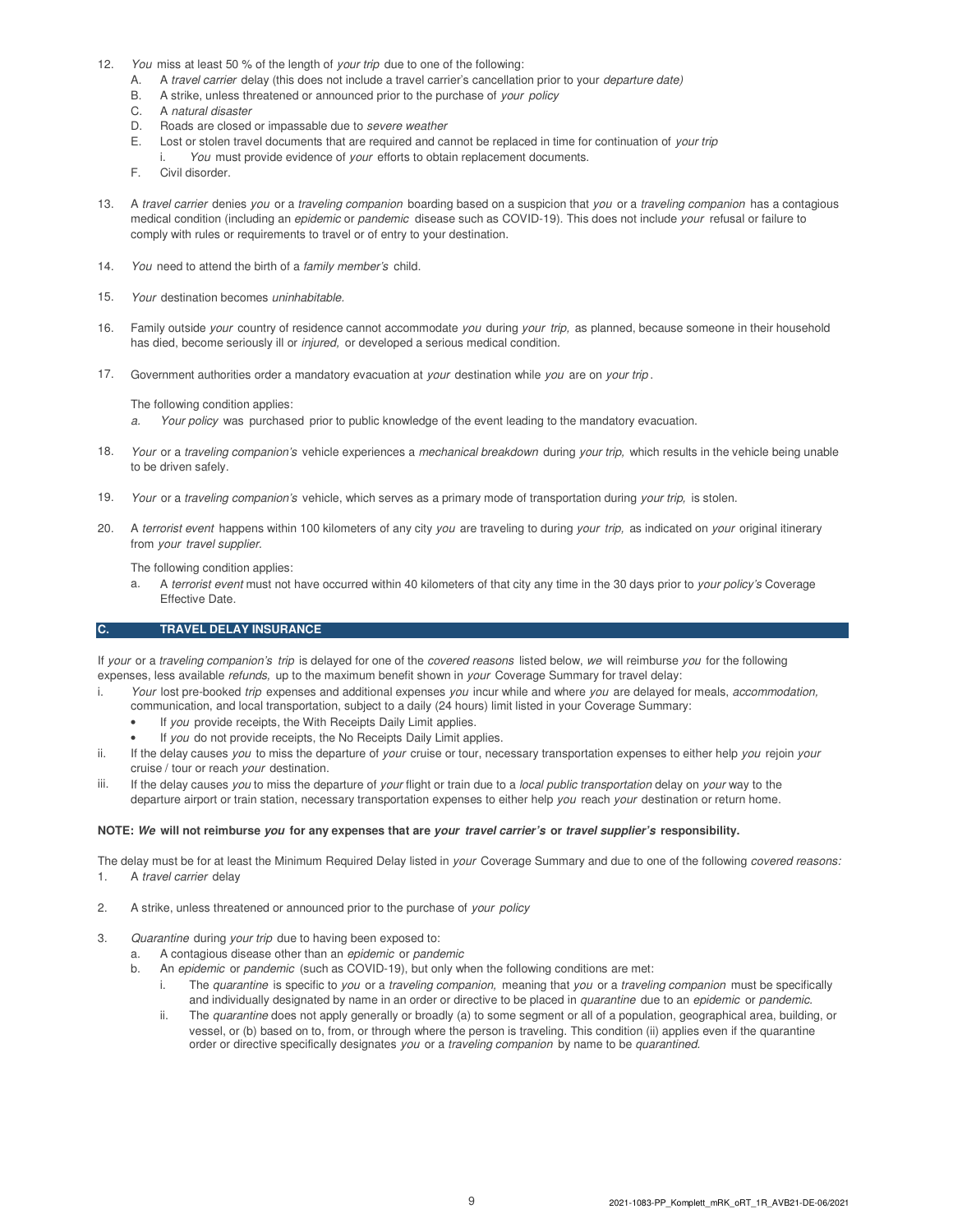- 4. A natural disaster
- 5. Lost or stolen travel documents
- 6. Hijacking, unless it is a terrorist event
- 7. Civil disorder, unless it rises to the level of *political risk*
- 8. A traffic accident
- 9. A travel carrier denies you or a traveling companion boarding based on a suspicion that you or a traveling companion has a contagious medical condition (including an *epidemic* or *pandemic* disease such as COVID-19). This does not include your refusal or failure to comply with rules or requirements to travel or of entry to your destination.

#### **D. BAGGAGE INSURANCE**

If your baggage is lost, damaged, or stolen while you are on your trip, we will pay you, less available refunds, the lowest of the following, up to the maximum benefit listed for baggage loss in your Coverage Summary:

- Cost to repair the damaged baggage or
- ii. Cost to replace the lost, damaged, or stolen baggage at the current market price for the same or similar item, reduced by 20 % for each full year of use since the original purchase date, up to the maximum of 70 % reduction.

If the sum insured is lower than the current value (under-insurance) when the insured event occurs, we will not reduce the indemnity (underinsurance waiver).

The following conditions (obligations) apply:

- a. You have taken necessary steps to keep your baggage safe and intact and to recover it.
- b. You have filed and retained a copy of a report giving a description of the property and its value with the appropriate local authorities, travel carrier, hotel, or tour operator within 24 hours of discovery of the loss.
- c. You must file and retain a copy of a police report in case of theft of high-value items.
- d. You must provide original receipts or another proof of purchase for the lost, damaged, or stolen items. **For items without an original receipt or a proof of purchase, we will cover up to 50% of the cost to replace the lost, damaged, or stolen item with the same or similar item**.
- e. You must report theft or loss of a cellular device to your network provider and request to block the device.

**The consequences of a breach of obligation can be found in the General Provisions section.**

#### **The following items are not covered:**

- **1. Animals, including remains of animals**
- **2. Cars, motorcycles, motors, aircraft, watercraft, and other vehicles and related accessories and equipment**
- **3. Hearing aids, prescription eyewear, and contact lenses**
- **4. Artificial teeth, prosthetics, and orthopedic devices**
- **5. Wheelchairs and other mobility devices**
- **6. Consumables, medicines, medical equipment / supplies, and perishables**
- **7. Tickets, passports, deeds, blueprints, stamps, and other documents**
- **8. Money, currency, credit cards, notes or evidences of debt, negotiable instruments, travel cheques, securities, bullion, and keys**
- **9. Rugs and carpets**
- **10. Antiques and art objects**
- **11. Fragile and brittle items**
- **12. Firearms and other weapons, including ammunition**
- **13. Intangible property, including software and electronic data**
- **14. Property for business or trade**
- **15. Property you do not own**
- **16. High value items stolen from a car, locked or unlocked**
- **17. Baggage while it is:**
	- **a. Shipped, unless with your travel carrier**
	- **b. In or on a car trailer**
	- **c. Unattended in an unlocked motor vehicle**
	- **d. Unattended in a locked motor vehicle, unless baggage cannot be seen from the outside**
- **18. Baggage that is misplaced, forgotten, or lost while in your possession**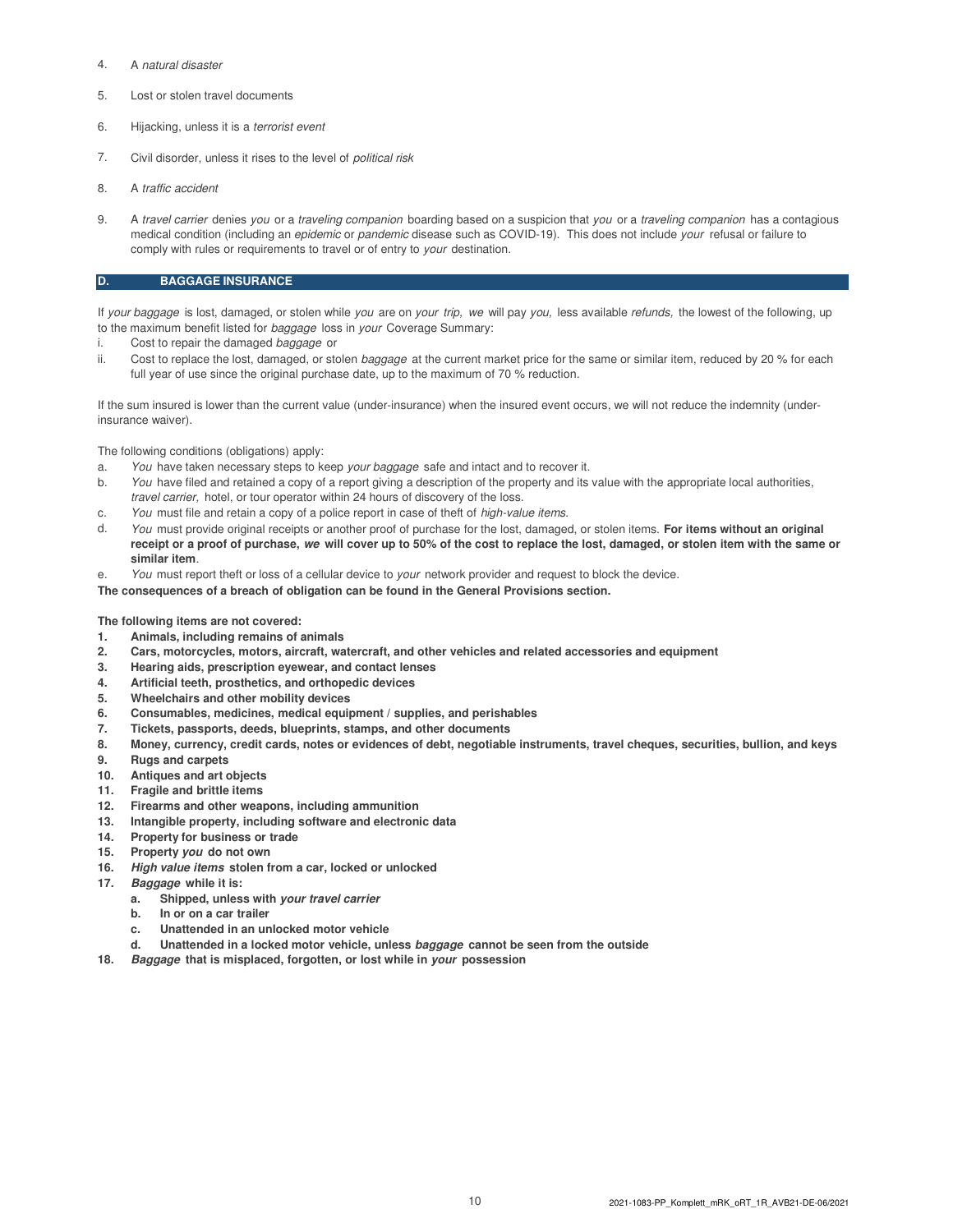If your baggage is delayed by a travel supplier during your trip, we will reimburse you for expenses you incur for the essential items you need and substantiated with receipts until your baggage arrives, up to the maximum benefit shown in your Coverage Summary for baggage delay.

The following conditions apply:

- a. Your baggage must be delayed for at least the Minimum Required Delay listed under baggage delay in your Coverage Summary.
- b. If you do not provide receipts, the maximum amount payable is the No Receipts Limit listed in your Coverage Summary. Only available for your outbound travel (not your return travel).

#### **F. TRAVEL HEALTH INSURANCE INCL. MEDICAL RETURN TRANSPORT**

If you receive emergency medical or dental care while you are on your trip abroad for one of the following covered reasons, we will reimburse the reasonable and customary costs of that care for which you are responsible, up to the maximum benefit listed for the Travel Health Insurance in your Coverage Summary:

- 1. While on your trip abroad, you have a sudden, unexpected illness, injury, or medical condition (including being diagnosed with an epidemic or pandemic disease such as COVID-19).
- 2. While on your trip abroad, you have a dental injury or infection, a lost filling, or a broken tooth that requires treatment.

If you need to be admitted to a hospital as an inpatient, we may be able to guarantee or advance payments, where accepted, up to the limit of your Travel Health Insurance.

Your children prematurely born before the end of the 36th week of pregnancy during your trip abroad are eligible for full coverage under the Travel Health Insurance.

**IMPORTANT: If you are insured by a statutory health insurance (SHI), you may have claims against them under certain circumstances if your medically necessary treatment takes place abroad . Whether you have a claim or not depends, in particular, on whether you are travelling to an EU country, to a country with a relevant social security agreement, or to a country without such an agreement. Our obligation to pay benefits under this insurance contract exists alongside that of your SHI. If you claim with us first, we will provide the full benefit. We may claim compensation from your SHI, provided that this does not result in any disadvantage for you .**

**The following conditions and exclusions apply:**

- **a. The care must be medically necessary to treat an emergency condition, and such care must be provided by a doctor, dentist, hospital, or other provider authorized to practice medicine or dentistry.**
- **b. This coverage will not pay for any care provided after your coverage ends.**
- **c. This coverage will not pay for any care for any illness, injury, or medical condition that did not originate during your trip abroad .**
- **d. This coverage will not pay for non-emergency care or services in general and the following care and services in particular: 1. Elective cosmetic surgery or care**
	- **2. Annual or routine exams**
	-
	- **3. Long-term care**
	- **4. Allergy treatments (unless life threatening or in case of very severe allergy symptoms)**
	- **5. Exams or care related to or loss of / damage to hearing aids, dentures, eyeglasses, and contact lenses**
	- **6. Physical therapy, rehabilitation, or palliative care (except as necessary to stabilize you )**
	- **7. Experimental treatment**
	- **8. Any other non-emergency medical or dental care**
- **e. You must not have travelled against the orders or advice of any government or other public authority at any location to, from, or through which you are traveling on your trip.**

#### **MEDICAL RETURN TRANSPORT**

#### **IMPORTANT:**

- If your emergency is immediate and life threatening, seek local emergency care at once.
- We are not, and shall not be deemed to be, a provider of medical or emergency services.
- We act in compliance with all national and international laws and regulation, and our services are subject to approvals by appropriate local authorities and active travel & regulatory restrictions.

#### **Emergency Evacuation (Transporting you to the nearest appropriate medical facility)**

If you become seriously ill or injured or develop a medical condition (including being diagnosed with an epidemic or pandemic disease such as COVID-19) while on your trip, we will pay for local emergency transportation from the location of the initial incident to a local doctor or local medical facility. If we determine that the local medical facilities are unable to provide appropriate medical treatment:

- 1. Our medical team will consult with the local *doctor* to obtain information necessary to make appropriate decisions regarding your overall medical condition.
- 2. We will identify the closest appropriate available *hospital* or other appropriate available facility, make arrangements to transport you there, and pay for that transport.
- 3. We will arrange and pay for a medical escort if we determine one is necessary.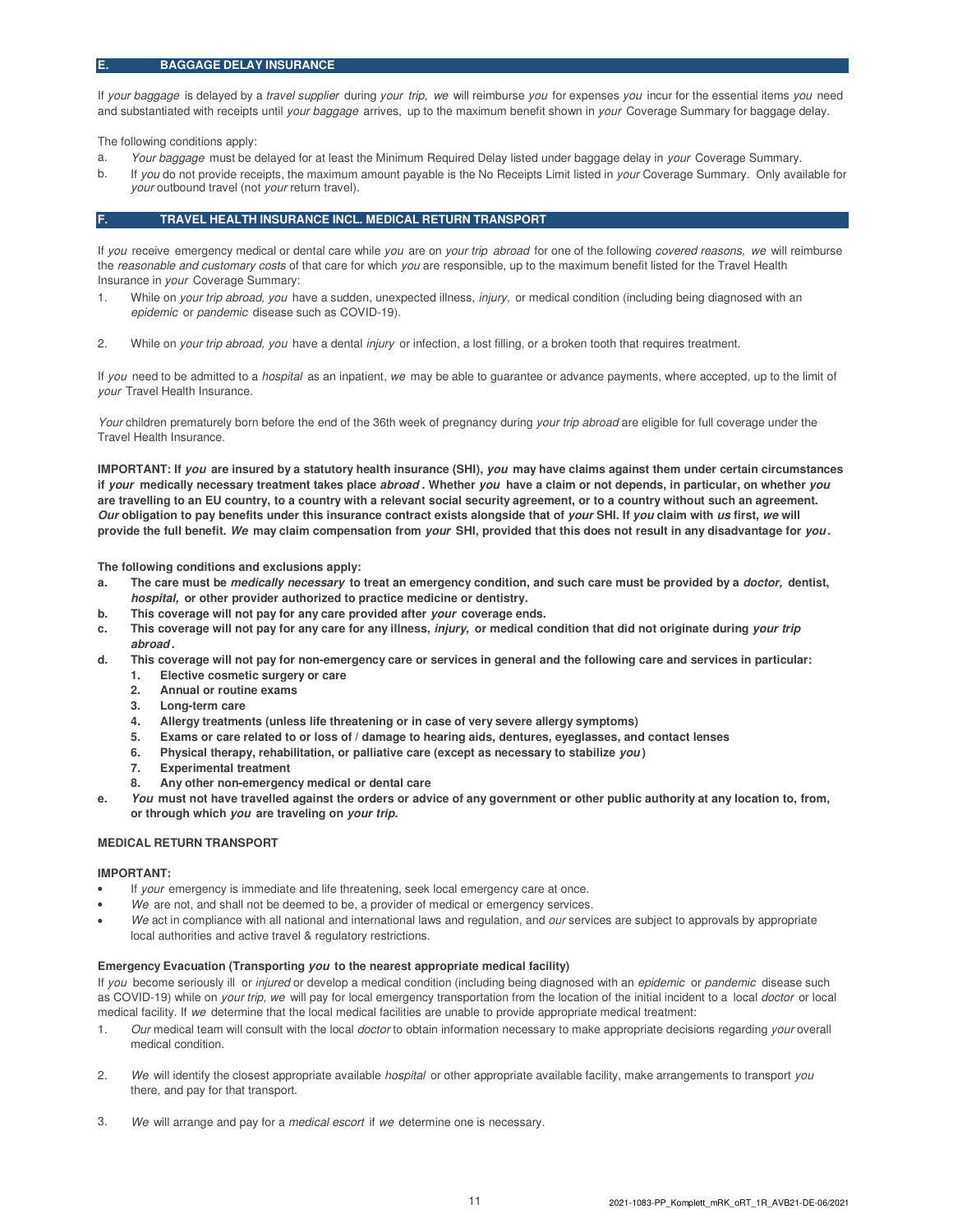The following conditions apply to items 1., 2. and 3. above:

- a. You or someone on your behalf must contact us, and we must make all transportation arrangements in advance. If we did not authorize and arrange the transportation, we will only pay up to what we would have paid if we had made the arrangements. We will not assume any responsibility for any transportation arrangements that we did not authorize or arrange.
	- **This is an obligation. The consequences of a breach of obligation can be found in the General Provisions section.**
- b. All decisions about your evacuation must be made by medical professionals licensed in the countries where they practice.
- c. You must comply with the decisions made by our assistance and medical teams. **This is an obligation. The consequences of a breach of obligation can be found in the General Provisions section.**
- d. One or more emergency transportation providers must be willing and able to transport you from your current location to the identified hospital or facility.
- e. **You must not have traveled against the orders or advice of any government or other public authority at any location to, from, or through which you are traveling on your trip .**

#### **Medical Repatriation (Getting you home after you receive care)**

If you become seriously ill or injured or develop a medical condition (including being diagnosed with an epidemic or pandemic disease such as COVID-19) while on your trip and our medical team confirms with the treating doctor that you are medically stable enough for a return transport and that repatriation is medically advisable and justifiable, we will:

- 1. Arrange and pay for you to be transported via a commercial transportation carrier in the same class of service that you originally booked, unless otherwise medically necessary for the return leg of your trip, less available refunds for unused tickets. The transportation will be to one of the following:
	- a. Your primary residence
	- b. A location of your choice in your country of residence
	- c. A medical facility near your primary residence or in a location of your choice in your country of residence. In either case, the medical facility must be willing and able to accept you as a patient and must be approved by our medical team as medically appropriate for your continued care.
- 2. Arrange and pay for a *medical escort* if our medical team determines that one is necessary.

The following conditions apply:

- a. Special accommodations must be medically necessary for your transportation (for example, if more than one seat is medically necessary for you to travel).
- b. You or someone on your behalf must contact us, and we must make all transportation arrangements in advance. If we did not authorize and arrange the transportation, we will only pay up to what we would have paid if we had made the arrangements. We will not assume any responsibility for any transportation arrangements that we did not authorize or arrange. **This is an obligation. The consequences of a breach of obligation can be found in the General Provisions section.**
- c. All decisions about your repatriation must be made by medical professionals licensed in the countries where they practice.
- d. You must comply with the decisions made by our assistance and medical teams. **This is an obligation. The consequences of a breach of obligation can be found in the General Provisions section.**
- e. One or more emergency transportation providers must be willing and able to transport you from your current location to your chosen destination.
- f. You must not have traveled against the orders or advice of any government or other public authority at any location to, from, or through which you are traveling on your trip.

#### **Transport to Bedside (Bringing a friend or family member to you)**

If you are told by the treating doctor that you will be hospitalized for more than five days or that your condition is life-threatening during your trip, we will arrange and pay for round-trip transportation in economy class on a travel carrier for one friend or family member to stay with you.

The following condition applies:

a. You or someone on your behalf must contact us, and we must make all transportation arrangements in advance. If we did not authorize and arrange the transportation, we will only pay up to what we would have paid if we had made the arrangements. We will not assume any responsibility for any transportation arrangements that we did not authorize or arrange. **This is an obligation. The consequences of a breach of obligation can be found in the General Provisions section.**

#### **Return of Dependents (Getting minors and dependents home)**

If you die or are told by the treating doctor you will be hospitalized for more than 24 hours during your trip, we will arrange and pay to transport your traveling companions who are under the age of 18, or dependents requiring your full-time supervision and care to one of the following:

- 1. Your primary residence or
- 2. A location of your choice in your country of residence.

We will arrange and pay for an adult family member to accompany your traveling companions who are under the age of 18 or dependents requiring your full-time supervision and care, if we determine that it is necessary.

Transportation will be on a travel carrier in the same class of service that was originally booked. Available refunds for unused tickets will be deducted from the total amount payable.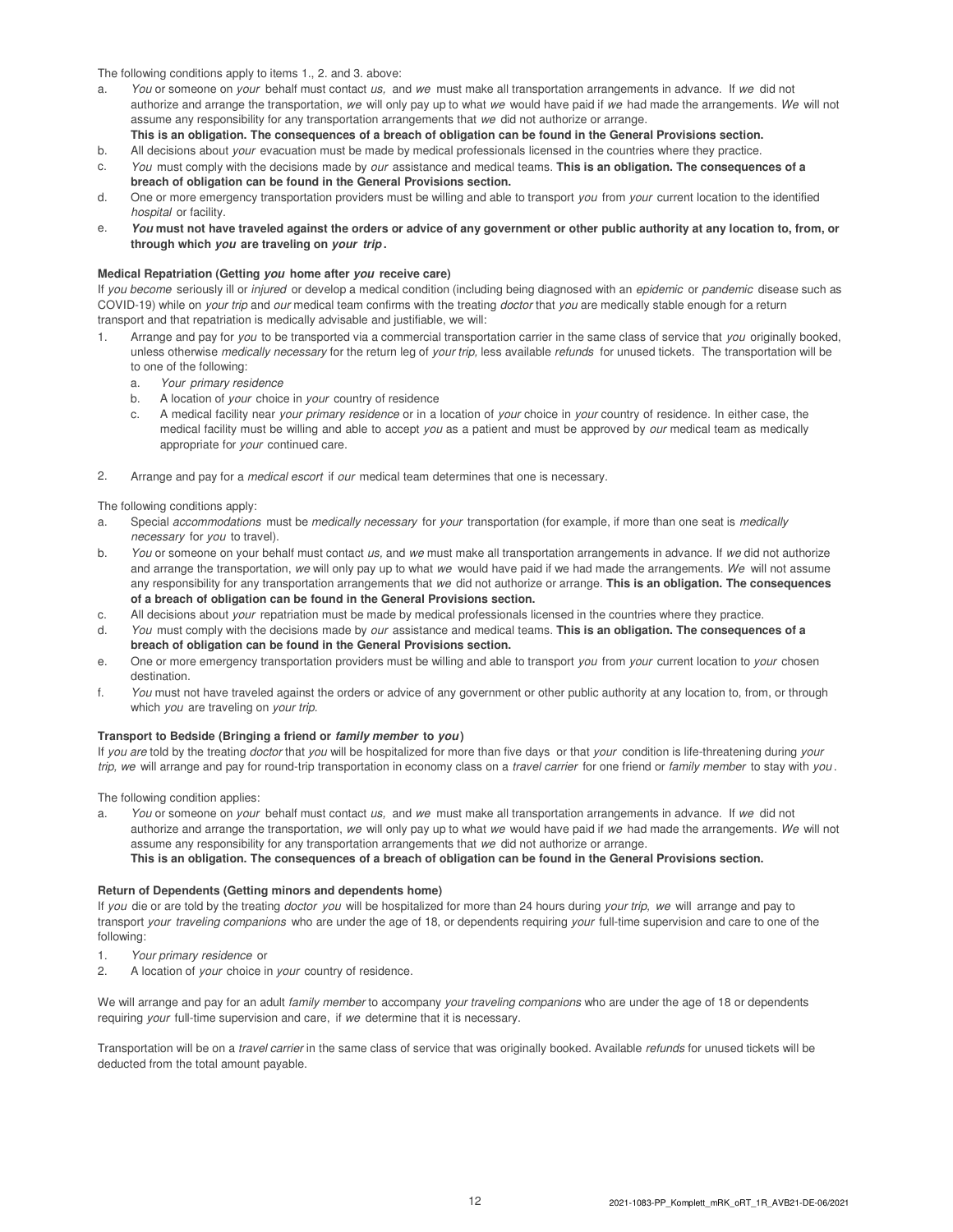The following conditions apply:

- a. This benefit is only available while you are hospitalized, or if you die, and if you do not have an adult family member traveling with you that is capable of caring for the traveling companions under the age of 18 or dependents.
- b. You or someone on your behalf must contact us, and we must make all transportation arrangements in advance. If we did not authorize and arrange the transportation, we will only pay up to what we would have paid if we had made the arrangements. We will not assume any responsibility for any transportation arrangements that we did not authorize or arrange. **This is an obligation. The consequences of a breach of obligation can be found in the General Provisions section.**

# **Repatriation of Remains (Getting your remains home)**

We will arrange and pay for the reasonable and necessary services and supplies to transport your remains to one of the following:

- 1. A funeral home near your primary residence or
- 2. A funeral home located in your country of residence.

The following conditions apply:

a. Someone on your behalf must contact us, and we must make all transportation arrangements in advance. If we did not authorize and arrange the transportation, we will only pay up to what we would have paid if we had made the arrangements. We will not assume any responsibility for any transportation arrangements that we did not authorize or arrange.

#### **This is an obligation. The consequences of a breach of obligation can be found in the General Provisions section.**

b. The death must occur while on your trip.

If a family member decides to make funeral, burial, or cremation arrangements for you at the location of your death, we will reimburse the necessary expenses up to the amount it would have cost us to transport your remains to a funeral home near your primary residence.

#### **Search, Rescue and Recovery**

If you are reported missing and need to be searched for during your trip, because it is feared that something has happened to you, or if you need to be rescued or recovered from a physical emergency, the following applies: We will pay the cost of search, rescue, and recovery activities by a professional rescue team, up to the maximum benefit listed for search, rescue and recovery coverage in your Coverage Summary.

#### **G. TRAVEL LIABILITY INSURANCE**

We provide insurance cover for liability risks in everyday life up to the maximum insurance benefit specified for this purpose in your Coverage Summary. The insurance covers you if a third party makes a claim against you for damages due to a damaging event on the basis of statutory liability provisions under private law.

The following conditions apply:

- a. The loss event must have occurred during the trip.
- b. The loss event has caused, or is alleged to have caused, personal injury or property damage that has directly caused damage to a third party.

How do we protect you against liability claims? To what extent will we indemnity you?

- We will verify liability, defend against unjustified claims and indemnify you against justified claims. A claim is considered justified if:
	- a. we acknowledge the obligation to indemnify.
	- b. we approve your acknowledgement of the claim.
	- c. we agree or approve a settlement.
	- d. a judicial ruling has been issued.

If you issue an acknowledgement or agree a settlement without our approval, we will only be bound by this if the claim would have stood regardless of the acknowledgement or settlement.

- ii. We will make all declarations we deem appropriate to settle or defend the claim on your behalf. We are authorized to do so.
- iii. If the injured party or his or her legal successor asserts a liability claim in court, we will conduct the legal action at our own expense on your behalf.

#### **The following are not covered:**

- **1. liability claims that exceed the scope of your statutory liability as a result of contractual or other commitments**
- **2. liability claims which you or your travel companion and / or accompanying family members claim among themselves**
- **3. liability claims by the policyholder against the insured person**
- **4. liability claims due to the transmission of an illness by you**
- **5. liability claims due to loss and damage arising from professional activities**
- **6. liability claims for salary, pension, wage or other defined sources of income, subsistence, medical treatment in case of incapacity and welfare claims**
- **7. liability claims for performance of contracts, supplementary performance, arising from self-help, rescission, price reduction, or for compensation for loss or damages instead of benefits, for replacement of pecuniary loss on account of a delay in benefit or on account of other compensation payments occurring in lieu of performance. This is also applicable in the case of statutory claims.**
- **8. liability claims from hunting activities**
- **9. liability claims for loss or damage resulting from participating in horse racing, cycle races or racing with motorised vehicles, boxing matches or wrestling bouts and preparations for such events**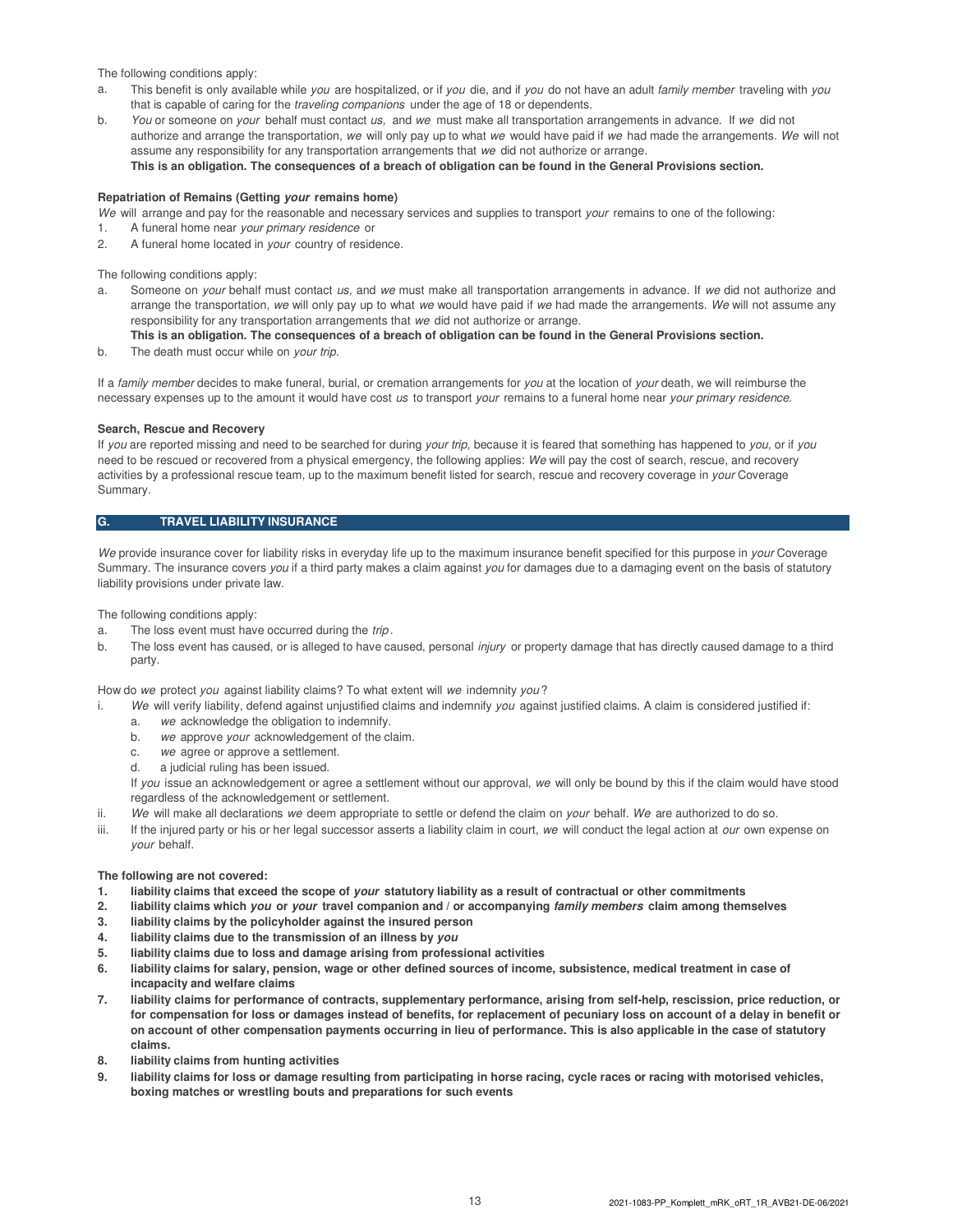- **10. liability claims for loss of or damage to articles belonging to third parties, which you have (a) hired or borrowed (b) acquired as a result of unlawful action or (c) which you took into your care Exception: cover is provided for damage to rooms within buildings, particularly to rented holiday apartments and hotel rooms or to the accommodation. Furniture and fittings are not insured. If you are staying with host parents, insurance cover is also provided for liability claims based on damage to movable items of the host parents up to a maximum of € 10,000.00 per insured person and insured event. Claims for wear and tear or excessive strain or use are not insured.**
- **11. liability claims against you as the owner, possessor, keeper or driver of a motor vehicle, aircraft or motor-driven watercraft; any damage caused by the use of such a vehicle this is not insured**
- **12. liability claims against you as the owner and keeper of animals**
- **13. liability claims that are directly connected to the wilful commission of a criminal offence**

#### **Important: What are your obligations in the event of a claim (special obligations)?**

- a. Within one week, you must notify us: of the insured event and when a claim for damages is raised against you.
- b. You must notify us immediately of the initiation of preliminary proceedings or the issuance of a penalty order or a default summons. This also applies if we are already aware of the insured event.
- c. You must notify us without delay if a claim has been asserted against you involving judicial or state assistance.
- d. You are obliged to follow our instructions and, in particular, to acknowledge or satisfy a liability claim or agree to a settlement if we request that you do so.
- e. If the liability claim results in a legal action, you must entrust us with conducting the proceedings, grant power-of-attorney to the legal counsel appointed or designated by us, and provide the legal counsel or us with all requested information.
- f. You shall raise objections within the relevant time limit or seek the necessary legal remedies against orders for payment of damages issued by the courts or by the state. You shall do so without awaiting any instructions in this regard from us.
- g. If you acquire the right to demand the cancellation or reduction of a payable annuity as a consequence of altered circumstances, the following applies: you are obliged to inform us immediately upon becoming aware of such circumstances and allow us to exercise this right on your behalf.

#### **The consequences of a breach of obligation can be found in the General Provisions section.**

#### **H. TRAVEL ACCIDENT INSURANCE**

If an accident during your trip results in your permanent disability or death, we will provide coverage up to the maximum benefit specified in your Coverage Summary for this purpose.

An *accident* is deemed to have taken place if any sudden external occurrence has an effect on *your* body that results in involuntary damage to your health. An accident is also deemed to have taken place if increased physical exertion causes you to dislocate a joint, or to strain or tear muscle, tendons, ligaments or capsules.

#### **Benefit in case of death**

The accident results in your death within one year: We will pay the agreed amount of the death benefit to your heirs or to a beneficiary designated by you.

#### **Permanent invalidity**

If the accident results in a permanent impairment of your physical or mental capacity (disability), the following conditions apply:

- a. The invalidity must have occurred within one year of the accident.
- b. The invalidity must be established by a *doctor* and reported to us within a deadline of an additional three months.

We will provide no more than the maximum insurance benefit shown in your Coverage Summary for Travel Accident Insurance:

- i. If the case of total invalidity, we shall pay the entire agreed sum insured for invalidity. In the case of partial invalidity, we will pay the commensurate proportion of the sum insured. The amount of the benefit shall be based on the degree of invalidity.
	- a. The following degrees of invalidity apply without exception: for the physical loss, or loss of function of
		- an arm: 70 % a hand: 55 % a thumb: 20 % a finger: 10 % a leg: 70 % a foot: 40 % a toe: 5 % an eye: 50 % hearing in one ear: 30 % sense of smell or taste: 10 % In the event of only a partial physical loss or partial loss of function of the parts of the body or sensory organs listed here, we will provide indemnity up to the corresponding proportion for the specified level of invalidity.
	- b. If the accident affects parts of the body or sensory organs that are not covered under (a.) above, the following applies: The extent to which normal physical or mental performance is impaired is decisive for our benefit. Only medical aspects will be taken into account.
	- c. If several physical or mental functions are impaired as a result of the *accident*, the following applies: The degrees of disability resulting from no. (a.) and (b.) are added together. In total, we will pay a maximum of 100 %.
	- d. If the accident affects a physical or mental function that was already permanently impaired beforehand, the following applies: We will make a deduction in the amount of this previous disability. We assess this according to (a.) to (c.).
	- e. If illnesses or infirmities have contributed to the health impairment caused by the accident or its consequences, the following shall apply: We shall reduce the benefit accordingly if this proportion is at least 25 %.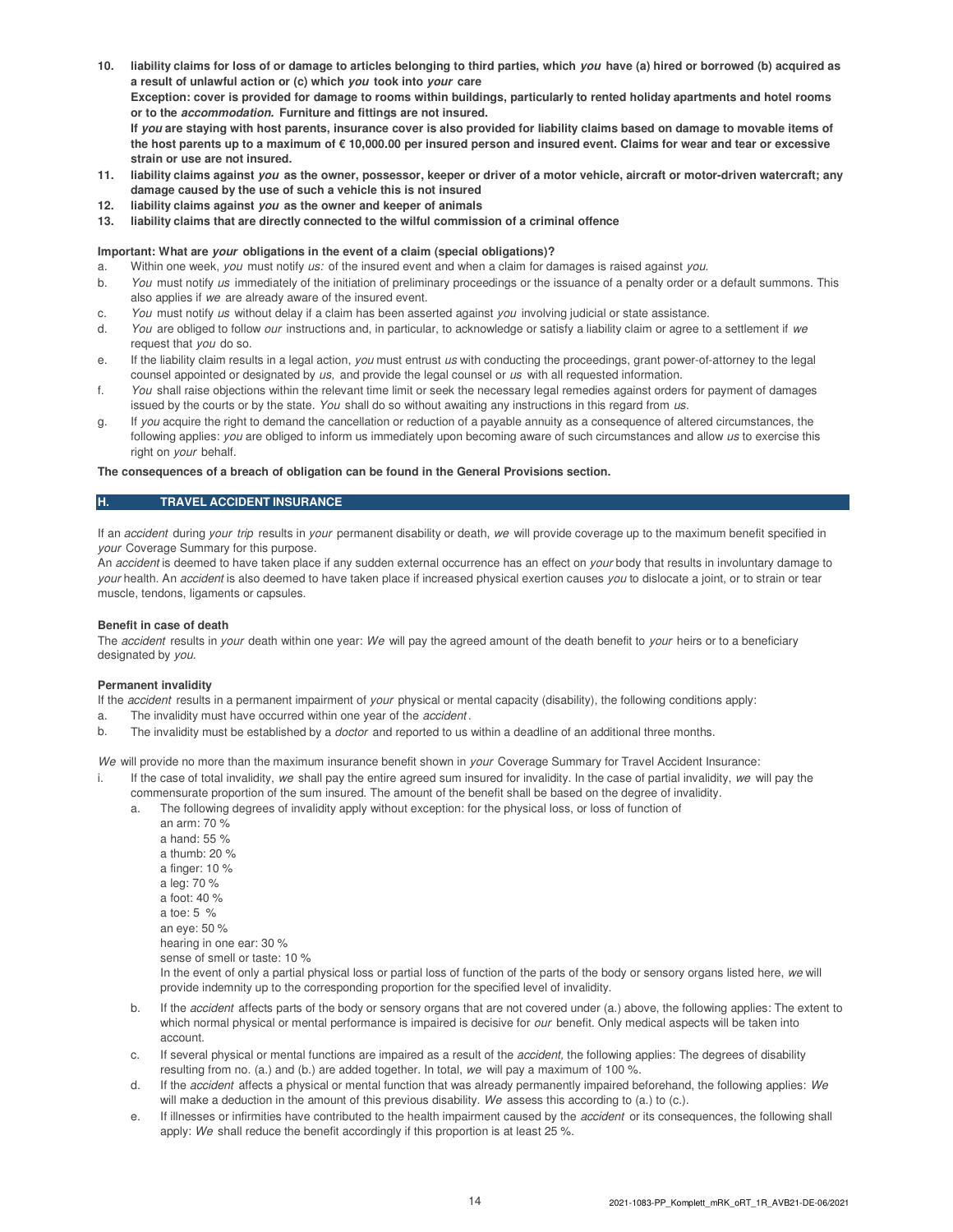- f. Within one year after the *accident, you* can only claim disability benefits up to the amount of the sum insured agreed for death if the healing process has not yet been completed.
- ii. If the claim for disability benefits under (i.) had already arisen but the degree of disability had not yet been finally determined, the following applies: If you die within one year of the accident from a cause unrelated to the accident, or if you die more than one year after the accident from whatever cause, we will pay benefits according to the degree of disability that would have been expected on the basis of the most recent medical findings.
- iii. We require proof of the cause and consequences of the accident. In the case of disability benefits, we also require proof of the completion of the healing process, insofar as this is necessary for the assessment of the degree of disability. We are obliged to declare within one month whether and to what extent we accept a claim. In the case of disability benefits, the deadline is three months from the date on which we receive the documents.

**Important:** You and we are entitled to have the degree of invalidity medically re-assessed up to three years after the accident. This right must be exercised prior to the expiry of the time limit. If the final assessment results in a higher disability benefit than what we have already paid, we shall apply interest of 5 % per year to the additional amount.

#### **The following are not covered:**

- **1. Accidents caused by mental or cognitive disorders, by strokes, and by seizures, that affect the whole body of the insured. This also applies if the condition is attributable to drugs or alcohol.**
- **2. Accidents that befall you as a consequence of the wilful commission of a criminal offence.**
- **3. Accidents that befall you as the pilot of an aircraft (including aviation sport craft) or as another member of the crew of an aircraft.**
- **4. Impairments to health caused by curative treatment or other procedures performed on your body.**
- **5. Impairments to health caused by radiation, infections and poisoning (exception: these were occasioned by an accident).**
- **6. Injuries to intervertebral discs, bleeding from internal organs and cerebral haemorrhage (exception: the accident was the predominant cause).**
- **7. Pathological disorders due to psychological or mental reactions, irrespective of their cause.**
- **8. Cases of death, which occur within one year of the accident: In this event there is no entitlement to disability benefits.**

#### **Important: What must you do in the event of an accident (special obligations)?**

- a. You are obliged, to allow yourself to be examined by the doctors appointed by us. We will pay the costs necessary for the examination, including any loss of income that may result.
- b. You are obliged, to release the doctors applying treatment or performing examinations, other insurers, social insurance agencies and authorities from their non-disclosure obligations.

#### **Further consequences of a breach of obligation can be found in the General Provisions section.**

#### **I. SPORTS & ACTIVITY INSURANCE**

#### **Missed Activity**

If you cannot participate in one or more of your pre-booked activities during your trip for a covered reason listed below, we will reimburse you for your non-refundable costs that you paid for the activities, less available refunds, up to the maximum benefit for Missed Activity coverage. Please note that this coverage only applies before the start of the activity.

#### Covered reasons:

1. You, a traveling companion, or a family member who is participating in the activity becomes ill or injured, or develops a medical condition (including being diagnosed with an epidemic or pandemic disease such as COVID-19).

The following conditions apply:

- a. The illness, injury, or medical condition must be disabling enough to make a reasonable person not participate in the activity and
- b. A doctor advises you, a traveling companion, or a family member not to participate in the activity before the activity takes place. If that isn't possible, a doctor must either examine or consult with you, the traveling companion, or the family member within 48 hours of the activity, or as soon as reasonably possible, to confirm the decision not to attend.
- 2. Your family member who is not participating in the activity becomes ill or injured, or develops a medical condition.

The following condition applies:

- a. The illness, injury, or medical condition must be considered life threatening by a doctor, require hospitalization, or require your care.
- 3. Your or a traveling companion's death.
- 4. The death of your family member or your service dog on or within 30 days prior to the scheduled start date of the activity.
- 5. Your pre-booked activity is canceled by the supplier of the activity due to severe weather .
- 6. Your ski resort closes 75 % or more of its ski lifts due to lack or excess of snow.

#### The following condition applies:

a. The closure is for at least 50 % of the normal operating hours on the calendar day you intend to use the lift tickets.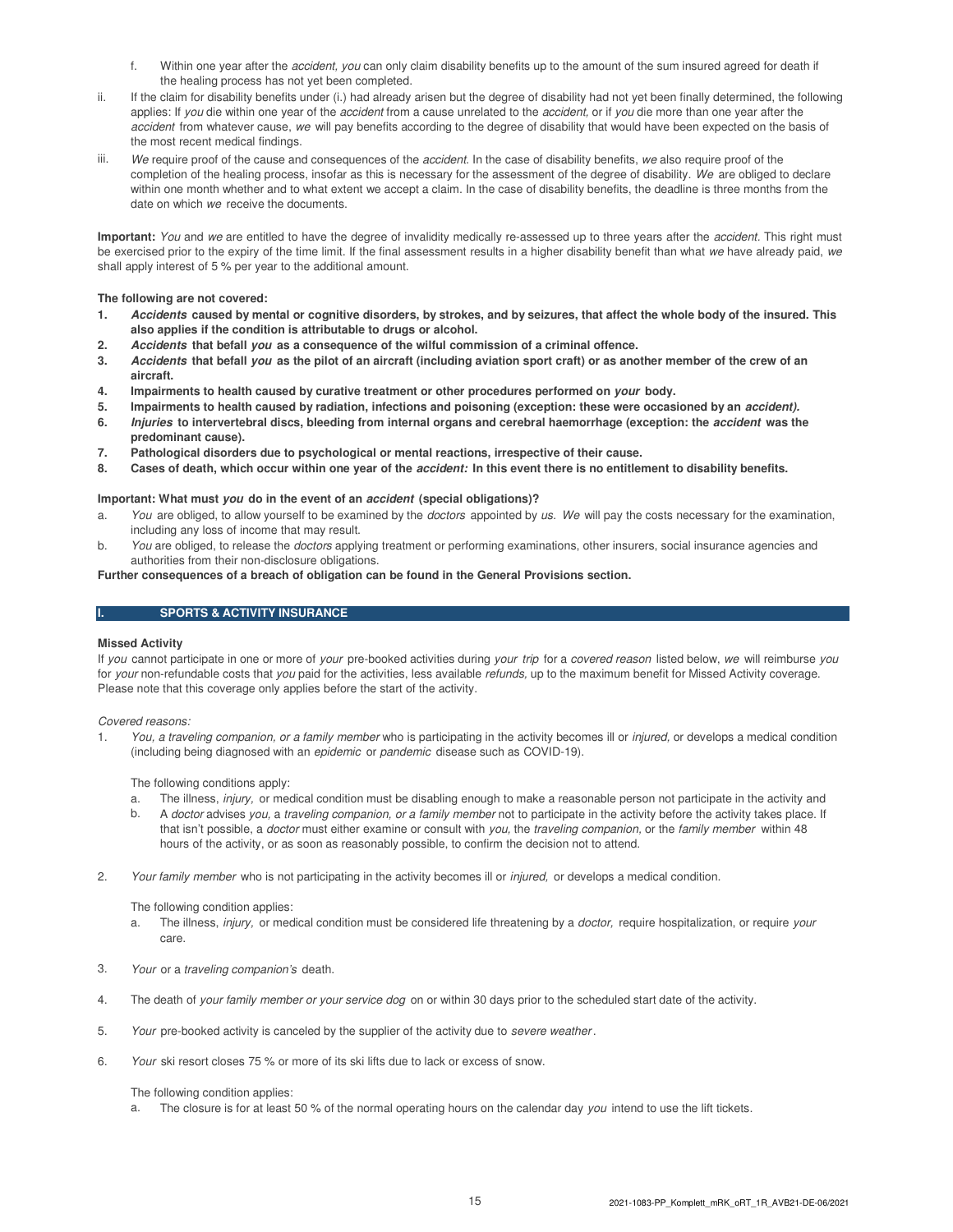#### **Sporting Equipment Insurance**

If your sporting equipment is lost or damaged by a travel supplier, or stolen, while you are on your trip, we will pay you, less available refunds, the lowest of the following, up to the maximum benefit listed for sporting equipment damage, loss, or theft in your Coverage Summary:

- i. Cost to repair the damaged sporting equipment or
- ii. Cost to replace the lost, damaged, or stolen sporting equipment with the same or similar item, reduced by 20 % for each full year of use since the original purchase date, up to the maximum of 70 % reduction.

If the sum insured is lower than the current value (under-insurance) when the insured event occurs, we will not reduce the indemnity (underinsurance waiver).

The following conditions (obligations) apply:

- a. You have taken necessary steps to keep your sporting equipment safe and intact and to recover it.
- b. You have filed and have a copy of a report giving a description of the property and its value with the appropriate local authorities, travel carrier, hotel, or tour operator within 24 hours of discovery of the loss.
- c. You must provide original receipts or another proof of purchase for the lost items. **For items without an original receipt or a proof of purchase, we will cover up to 50 % of the cost to replace the lost, damaged, or stolen item with the same or similar item.**

**The consequences of a breach of obligation can be found in the General Provisions section.**

**The following are not covered:**

- **1. Items other than sporting equipment**
- **2. Animals, including remains of animals**
- **3. Cars, motorcycles, motors, drones, aircraft, watercraft, and other vehicles and related accessories and equipment**
- **4. Hearing aids, prescription eyewear, and contact lenses, unless specifically designed for use in a particular sport**
- **5. Prosthetics, and orthopedic devices, unless specifically designed for use in a particular sport**
- **6. Wheelchairs and other mobility devices, unless specifically designed for use in a particular sport**
- **7. Intangible property, including software and electronic data**
- **8. Property for business or trade**
- **9. Property you do not own**
- **10. Sporting equipment while it is**
	- **a. Shipped, unless with your travel carrier**
	- **b. In or on a car trailer or**
	- **c. Unattended in an unlocked motor vehicle**

#### **Sporting Equipment Rental Coverage**

If your sporting equipment is lost or delayed by a travel supplier during your outbound travel, or damaged or stolen while on your trip, we will reimburse the necessary costs for renting replacement sporting equipment to use during your trip, up to the maximum benefit listed for Sporting Equipment Rental Coverage in your Coverage Summary. This coverage does not include motorized equipment or vehicles.

The following condition (obligation) applies:

a. You have filed a report giving a description of the property with the appropriate local authorities, travel supplier, hotel, or tour operator within 24 hours of discovery of the loss.

**The consequences of a breach of obligation can be found in the General Provisions section.**

#### **Search, Rescue and Recovery**

If you are reported missing and need to be searched for during your trip, or if you need to be rescued or recovered from a physical emergency, the following applies: We will pay the cost of search, rescue, and recovery activities by a professional rescue team, up to the maximum benefit listed for search, rescue and recovery coverage in your Coverage Summary. The maximum benefit listed for this coverage is in addition to any other search, rescue and recovery benefit that this policy provides.

#### **J. TRAVEL ASSISTANCE**

If you need travel services during your trip, we are available 24 hours a day. With our global reach and multi-lingual staff, we are here to help you:

#### **Information before the trip**

We inform you about the security situation and health risks in the respective travel country and about vaccinations required for the trip.

#### **Finding a Doctor or Medical Facility**

If you need care from a *doctor* or medical facility while you are traveling, we can assist you in finding one. We will name suitable contact points where German or English is spoken.

#### **Monitoring Your Care**

If you have taken out a Travel Health Insurance and are hospitalized, our medical staff will stay in contact with you and the doctor caring for you. We can also notify your family and your doctor back home of your illness or injury and update them on your status.

#### **Emergency Language Translation**

We can assist you with translation services in the event you need help in a foreign country.

#### **Lost Travel Documents Assistance**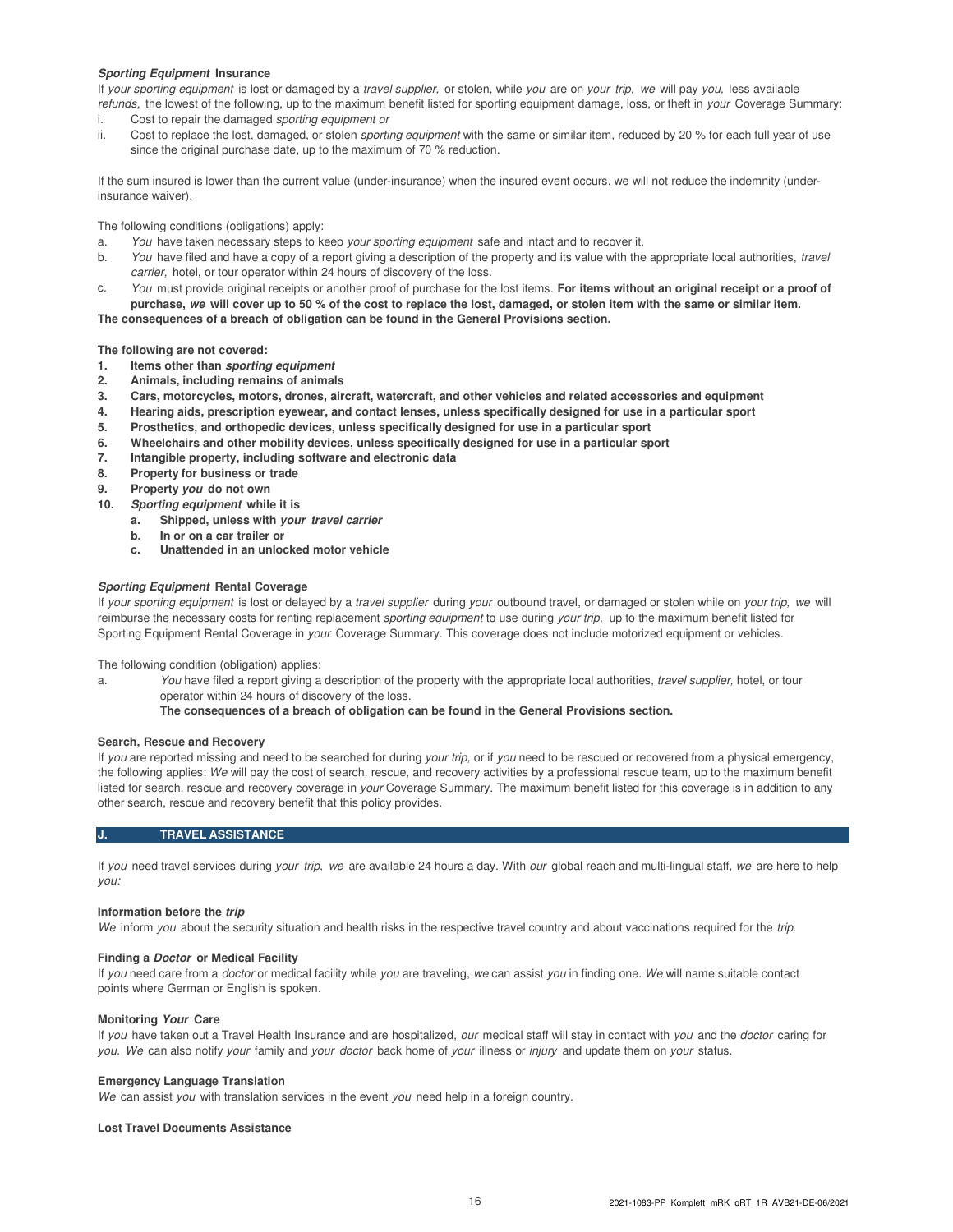If your passport or other travel documents are lost or stolen, we can assist you in getting your documents replaced and can help you change your travel arrangements as required.

#### **Emergency Cash Assistance**

If your travel is delayed or interrupted and you need extra money to pay for unexpected expenses, we can assist in arranging the transfer of funds from your family or friends.

#### **Legal Referrals**

We can help you find local legal advice if you need it while you are traveling. We will inform you about the nearest consulate (address and telephone availability).

#### **Emergency Message Delivery**

We can assist you in getting an urgent message to someone back home.

#### **GENERAL EXCLUSIONS**

**This section describes the General Exclusions applicable to all coverages under your policy. An "exclusion" is something that is not covered by this insurance policy, and therefore no payment or service would be available.**

**This policy does not provide coverage for any loss that results directly or indirectly from any of the following general exclusions if they affect you , a traveling companion, or a family member:**

- 1. Any loss, condition, or event that was known, foreseeable, intended, or expected when *your policy* was purchased (special **rules apply to pre-existing medical conditions - see the Definitions for details).**
- **2. Pre-existing medical conditions unless specifically covered according to the Definitions.**
- **3. Your intentional self-harm or if you attempt or commit suicide.**
- **4. Normal, complication-free pregnancy or childbirth, except when normal, complication-free pregnancy or childbirth is expressly referenced in and covered under Travel Cancellation Insurance or Travel Interruption Insurance.**
- **5. Fertility treatments or elective abortion.**
- **6. Mental illness: This exclusion applies only to coverage for Travel Cancellation Insurance and Travel Interruption Insurance, unless specifically covered according to the Definitions. Under the Travel Health Insurance, insurance cover is provided with the exception of psychoanalytical and psychotherapeutic treatment and hypnosis.**
- **7. The use or abuse of alcohol or drugs, or any related physical symptoms. This does not apply to drugs prescribed by a doctor and used as prescribed.**
- **8. Acts committed with the intent to cause loss.**
- **9. Operating or working as a crew member (including as a trainee or learner / student) aboard any aircraft or commercial vehicle or commercial watercraft.**
- **10. Participating in or training for any professional or semi-professional sporting competition.**
- **11. Participating in extreme, high-risk sports and activities in general and the following activities in particular:**
	- **a. Any high-altitude activity , BASE jumping, or free climbing**
	- **b. Rafting / kayaking above Class V rapids or canoeing above Class III rapids**
	- **c. Heli-skiing or skiing or snowboarding in an area designated unsafe by the resort management**
	- **d. Personal combat or fighting sports, Running of the Bulls, or rodeo activities**
	- **e. Racing any motorized vehicle or watercraft other than go-karts**
	- **f. Free diving at a depth greater than 10 meters or scuba diving at a depth greater than 30 meters or, for uncertified divers, diving without a certified dive master**

**For high-risk sports and activities that are not expressly excluded to be covered, they must be:**

- **i.** Arranged as part of your trip.
- **ii. Provided by a company that is regulated or licensed where required.**
- **iii. Not otherwise prohibited by law.**

**IMPORTANT (obligation): You must wear all recommended safety equipment while participating in your sporting activities in order to be eligible for coverage.**

**The consequences of a breach of obligation can be found in the General Provisions section.**

- **12. An illegal act resulting in a conviction, except when you, a traveling companion, or a family member is the victim of such act.**
- **13. An epidemic or pandemic, except when an epidemic or pandemic is expressly referenced in and covered under Travel Cancellation Insurance, or Travel Interruption Insurance, or Travel Health Insurance Incl. Return Transportation.**
- **14. Natural disaster, except as expressly covered under Travel Cancellation Insurance, or Travel Interruption Insurance, or Travel Delay Insurance.**
- **15. Air, water, or other pollution, or the threat of a pollutant release, including thermal, biological, and chemical pollution or contamination.**
- **16. Nuclear reaction, radiation, or radioactive contamination.**
- **17. War (declared or undeclared) or acts of war.**
- **18. Military duty, except as expressly covered under Travel Cancellation Insurance or Travel Interruption Insurance.**
- **19. Civil disorder or unrest, except when civil disorder or unrest is expressly referenced in and covered under Travel Interruption Insurance or Travel Delay Insurance.**
- **20. Terrorist events, except when terrorist events are expressly referenced in and covered under Travel Cancellation Insurance, or Travel Interruption Insurance, or Travel Delay Insurance. This exclusion does not apply to Emergency Medical or Emergency Transportation coverage.**
- **21. Political risk.**
- **22. Cyber risk.**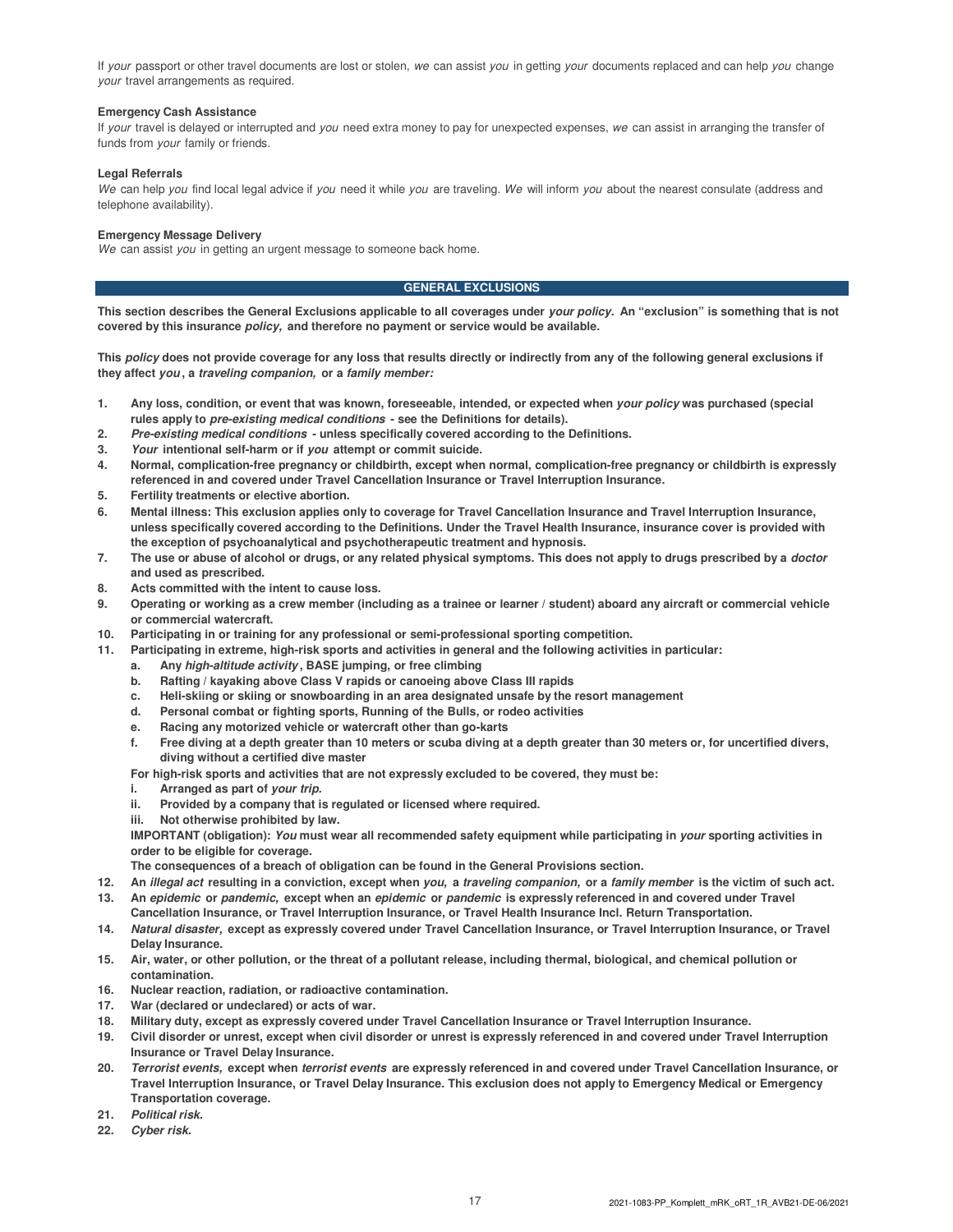- **23. Acts, travel alerts / bulletins, or prohibitions by any government or public authority, except as expressly covered under Travel Cancellation Insurance or Travel Interruption Insurance.**
- **24. Any travel supplier's complete cessation of operations due to financial condition, with or without filing for bankruptcy.**
- **25. Travel supplier restrictions on any baggage, including medical supplies and equipment.**
- **26. Ordinary wear and tear or defective materials or workmanship.**
- **27. Your intent to receive health care or medical treatment of any kind while on your trip.**
- **28. Travel against the orders or advice of any government or other public authority.**

**This policy does not provide any coverage, benefit, or services for any activity that would violate any applicable law or regulation, including without limitation any economic / trade sanction or embargo.**

**IMPORTANT: You are not eligible for reimbursement under any coverage if:**

- **1. Your travel carrier tickets do not show travel date(s).**
- **2. The travel dates in your proof of insurance do not represent your actual travel dates (does not apply to insurance purchased with a one-way booking).**

#### **CLAIMS INFORMATION**

#### **What must you do in each event of loss or damage?**

You must minimise the damage or loss to the extent possible and provide evidence of the damage or loss sustained. Therefore, please retain appropriate evidence detailing the occurrence of the loss or damage (e. g. confirmation of loss or damage, medical report) and the extent of the loss, damage or injury (e. g. invoices, receipts). You can register your claim quickly and easily online at **www.allianz-reiseversicherung.de/versicherungsfall.**

#### **What are your obligations if it is doubtful whether you will be able to begin your trip or participate in a booked activity?**

If participation in a trip or an activity booked in advance is unreasonable or impossible due to an insured event, the following applies: You must cancel the trip or activity without delay and inform us.

PLEASE NOTE: If the hoped-for healing or improvement in the case of a serious illness or *accidental injury* does not occur and you therefore cancel the trip / booked activity at a later stage, the following applies: We will not reimburse the higher cancellation costs incurred due to the delayed cancellation. **Please always contact us - regardless of your doctor 's assessment of the prospects of recovery: Contact our medical service (cancellation advice) immediately after the onset of the illness or accidental injury .** If you follow our recommendation as to whether and when the trip should be cancelled, the insurance benefit will not be reduced.

In case of an insured event, we will reimburse you for the contractually owed cancellation costs less the agreed deductible and less any reimbursements you receive from elsewhere.

For this we require:

- The **booking confirmation** with details about the booked services, the travel participants and the travel price
- The **proof of insurance**
- The **invoice for cancellation costs** as well as the **proof of payment** (in case of cancellation of a vacation apartment or another object, a confirmation of the landlord that it was not possible to sublet)
- The **proof of loss**
	- In case of illness, accidental injury, vaccination intolerance or pregnancy, a medical certificate (with date of birth, start of illness and treatment and findings). You can request a form for a medical certificate from us. We may also require a certificate of incapacity for work.
	- In case of death a death certificate.
	- In the event of loss of employment, the letter of termination from the employer stating the reasons for termination, etc.

#### **What do you have to consider if you cannot end your trip as planned or have to start with delay?**

If you end or interrupt your trip unscheduled or start it late due to an insured event, please submit the following documents for reimbursement of costs:

- The **booking confirmation** with details of the booked services, the travel participants and the travel price
- The **proof of insurance**
- **Receipts** for additional travel or return expenses and a statement from the tour operator for the unused services
- **Proof of loss**, e. g. medical certificate from the doctor at the place of vacation (with date of birth, start of illness and treatment and findings) or police confirmation of an *accident* or similar

#### **What are your obligations if your baggage / sports equipment is damaged or stolen or arrives late?**

If your baggage / sports equipment is damaged or lost during transport or arrives late, please report this immediately to the responsible company. If you discover the damage later (for example when unpacking), you must report this in written form within seven days of acceptance.

**Important:** Most carriers issue damage confirmations that you must submit to us.

In the event of damage that you discover at the vacation destination, the tour guide may help you to obtain **written confirmation of the damage report**. In the event of **theft** or other crimes, please file a report immediately at the nearest police station. Obtain a **copy of the police report** or at least a confirmation that you have filed a report.

#### **What option do we offer if your baggage does not arrive on the outward journey?**

Please report this to the travel carrier immediately and contact us to provide us with the incident number / loss confirmation. If the Real-Time conditions are met, we will ensure that you can pay for any necessary replacement purchases directly on site. In this case you no longer have the right to be reimbursed afterwards for further expenses incurred to recover your baggage or for any necessary replacement purchases.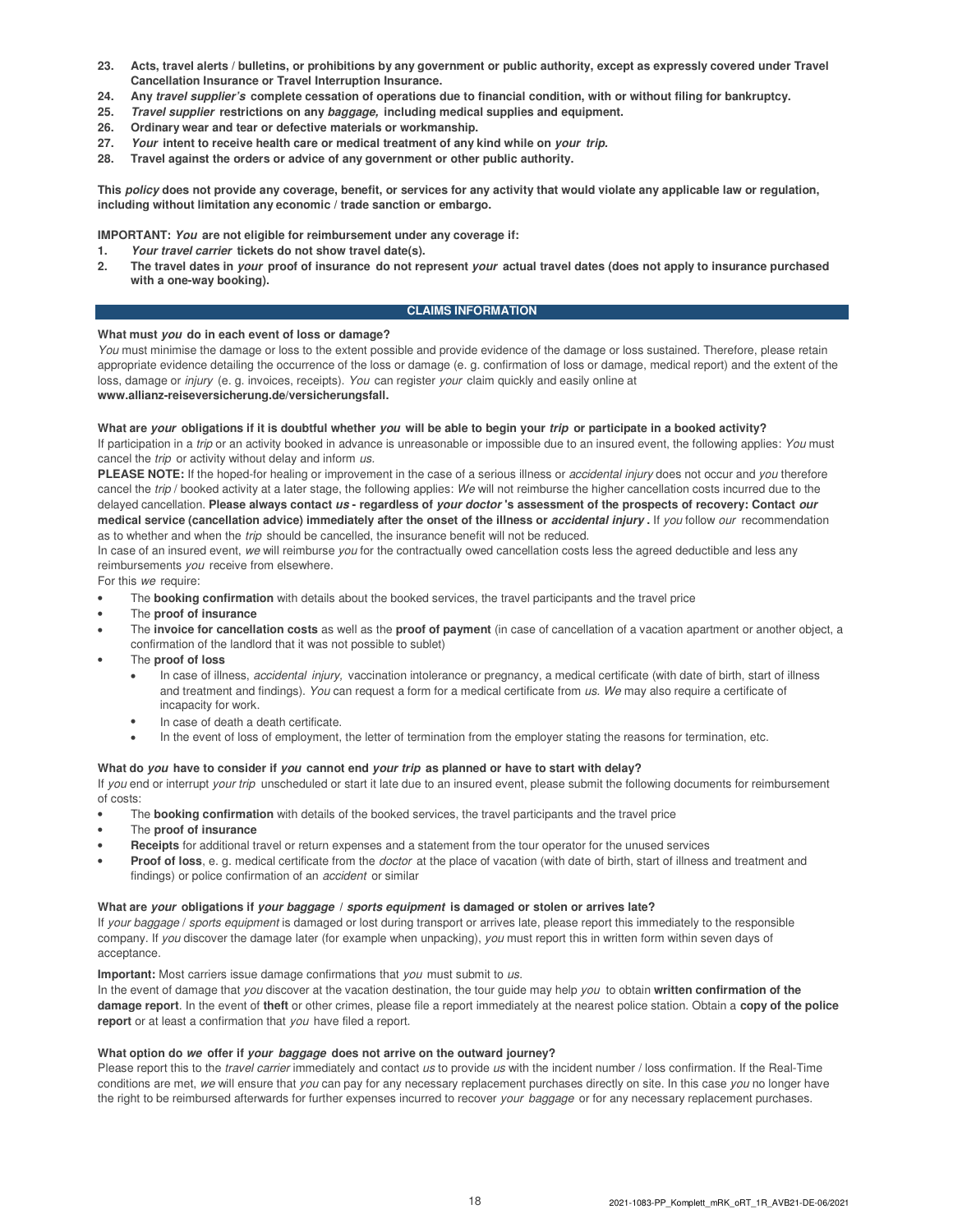#### **What are your obligations if you become ill or suffer an injury or other emergency while travelling?**

In case of serious *injury* or illness, especially before hospitalization, please contact *our* medical service immediately so that appropriate treatment or repatriation of the sick can be ensured.

#### For reimbursement of your expenses incurred during the trip, please submit **original invoices and / or prescriptions.**

**Important:** The invoices must show the name of the person treated, the name of the illness, the dates of treatment and the individual medical services with the corresponding costs. Prescriptions must contain details of the prescribed medication, the prices and the pharmacy's stamp.

#### **What option do we offer for direct on site payment of your bill if you are ill and need medical treatment?**

Before you seek treatment for health complaints, you can contact us . We will check whether, according to a preliminary assessment, the requirements for Real-Time cost coverage are met. If this is the case, we will ensure that you can pay your costs directly on site.

#### **What are your obligations when lodging claims under the Travel Accident or Travel Liability Insurance?**

Please note down the **names and addresses of any witnesses** who observed the damage. Obtain a **copy of the police report** if the police have been called to investigate. Inform us and submit these documents and information with your claim.

#### **What are your obligations when you lodge a claim under the Cruise Insurance?**

**Ask the responsible person of the shipping company to issue a confirmation**, if a port of call was missed, if the river cruise was interrupted due to high or low water, if the ship's *doctor* has advised you not to leave the cabin / not to participate in a shore excursion or if you are denied boarding. Submit this documentation and information with your claim.

#### **What do you have to consider when handing over the vehicle and in the event of a claim regarding the Collission Damage Waiver (CDW) for cars?**

Check the rental car for any pre-existing damage and make sure that it is adequately documented. Please report theft and other criminal offences as well as *accidents* on the road immediately to the rental car company and the nearest police station. Get a copy of the police report, including the police accident report, if applicable, or at least a confirmation that you have raised a claim. In case of damage, please send us the following documents:

- the complete **rental car agreement** and / or booking confirmation
- The **rental car company's settlement statement** for the deductible, including evidence of the amount of the loss (cost estimate / repair bill)
- Your own **description of the damage** and / or the **certificate of reporting to the police**, if available
- **Records of hand-over and return**

#### **What do you have to do in the event of a breakdown, accident or theft of the vehicle?**

Please notify our emergency service immediately. In the event of insurance, the latter will take all necessary steps and inform you about further steps. Please submit **original invoices** for the reimbursement of your expenses incurred during the trip.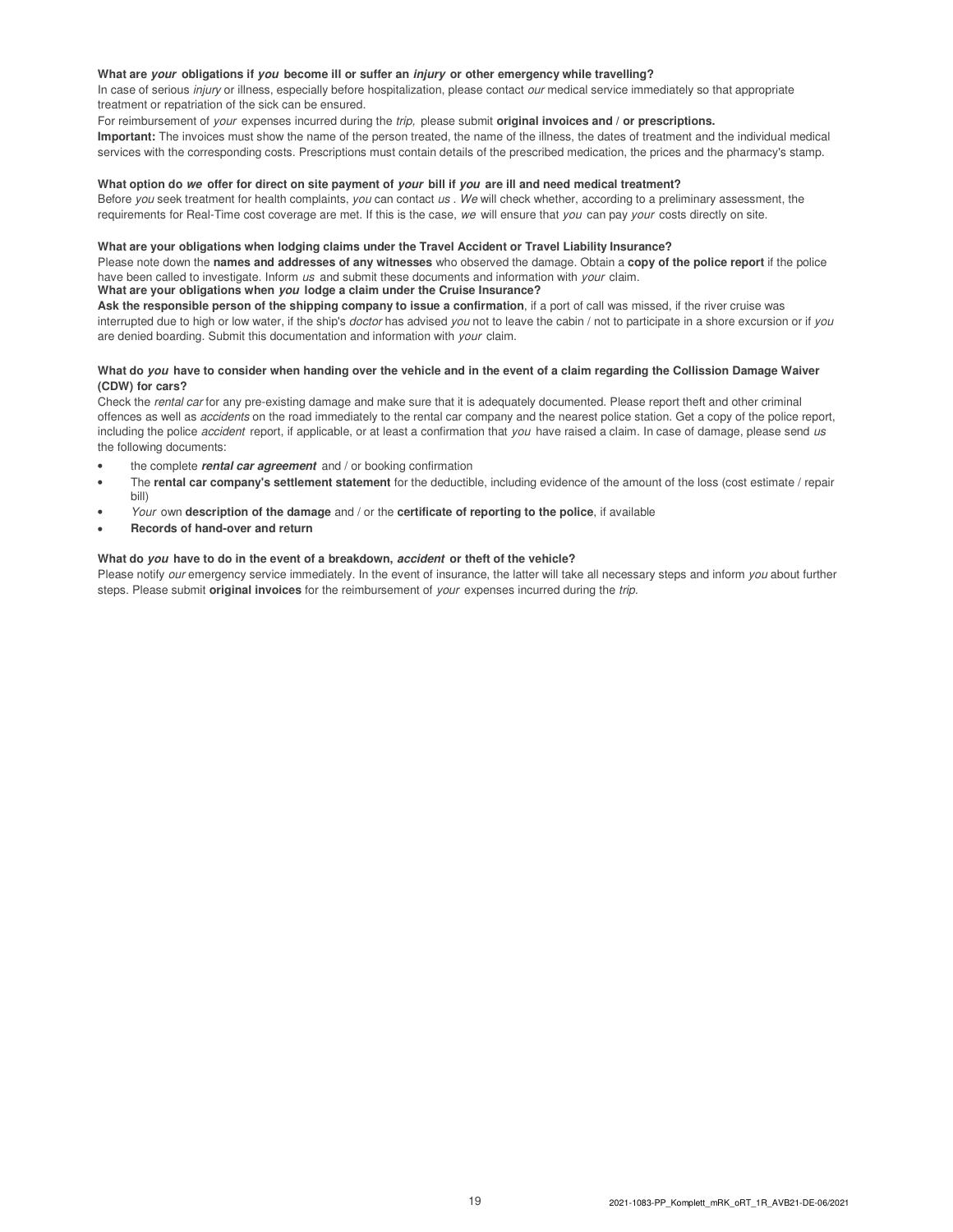You are the policy holder if you concluded the insurance contract with us. You are required to pay us the insurance premium. You are obliged to provide the other co-insured persons with these Terms and Conditions of Insurance and the Data Protection Policy. As policyholder you can be an insured person at the same time.

As an insured person, you benefit from the insurance cover. You are named in the proof of insurance, or you belong to the group of persons described therein.

Your insured travel is protected by insurance cover within the agreed area of application.

#### **When do you have to pay the insurance premium?**

The premium is due immediately after conclusion of the insurance contract and is payable upon delivery of the insurance policy. If the insured event occurs, we will only be obliged to provide indemnity if the premium has been paid, or if you, as the policy-holder, are not at fault for the non-payment of the premium. You are required to prove this to us.

#### **What are your obligations in the event of a claim (general obligations)?**

You are required to minimise the loss or damage to the extent possible and avoid unnecessary costs.

You are obliged to notify us immediately and describe the insured event (e. g. event and extent). In doing so, you must truthfully provide us with all information necessary to clarify the facts, and enable us to verify the cause and amount of the claim made. You must provide proof of the damage in the form of original invoices and documents.

To enable us to assess our obligation to indemnify and the scope of indemnity to be provided, you must also release your doctor from their non-disclosure obligations to the extent that is necessary. If you do not issue the release from the duty of confidentiality and have not enabled us to perform verification by other means, we are not obligated to provide insurance benefits.

#### **Consequences of a breach of obligation: What happens if you breach an obligation?**

If you intentionally breach an obligation, we shall be entitled to refuse the insurance benefit. If you breach an obligation through your gross negligence, we may reduce the indemnity to an extent commensurate to the severity of your fault. You must prove that you have not acted in gross negligence.

If you prove that the breach of duty did not affect the determination or the scope of our indemnity obligation, we will be obliged to provide you insurance benefits. This does not apply if you have acted deceitfully.

#### **What is the limitation period for your claim to benefits under the insurance contract?**

Your claim to insurance benefit shall lapse after three years. The limitation period begins at the end of the year in which the claim was made and you had knowledge of the circumstances justifying the claim, or should have had knowledge of such circumstances without gross negligence.

#### **When will we pay the compensation?**

We will pay the compensation within two weeks of conclusively verifying your claim. The payment will always be made by bank transfer to an account held at a bank.

#### **What applies if you have claims for compensation against third parties?**

If you have claims against third parties as a result of the loss event, these shall be transferred to us. This applies up to the amount of the payment that you have received from us, provided you are not placed at disadvantage as a result. Your entitlements to benefits from other private insurance contracts shall take precedence over our obligation to indemnify. We will extend preliminary indemnity in the event that you make your claim against us first.

The following condition applies:

a. If your claims against third parties have been transferred to us, you must confirm this to us in written form by request.

#### **In what form must declarations and notifications be issued, and who is entitled to receive them?**

You and we must submit notifications and declarations of intent in text form (e. g. letter, fax, e-mail). Insurance agents are not authorized to accept notifications or declarations of intent regarding a claim.

#### **What court in Germany has jurisdiction? What law applies?**

If you wish to file legal actions in connection with this insurance contract, you may choose between the following legal venues: Munich or the place in Germany where you are resident at the time of filing the action.

If we wish to assert claims against you before a court of law, the courts of the place in which you are resident in Germany at the time of filing the action shall have jurisdiction.

This contract is governed by German law insofar as this is permissible under international law.